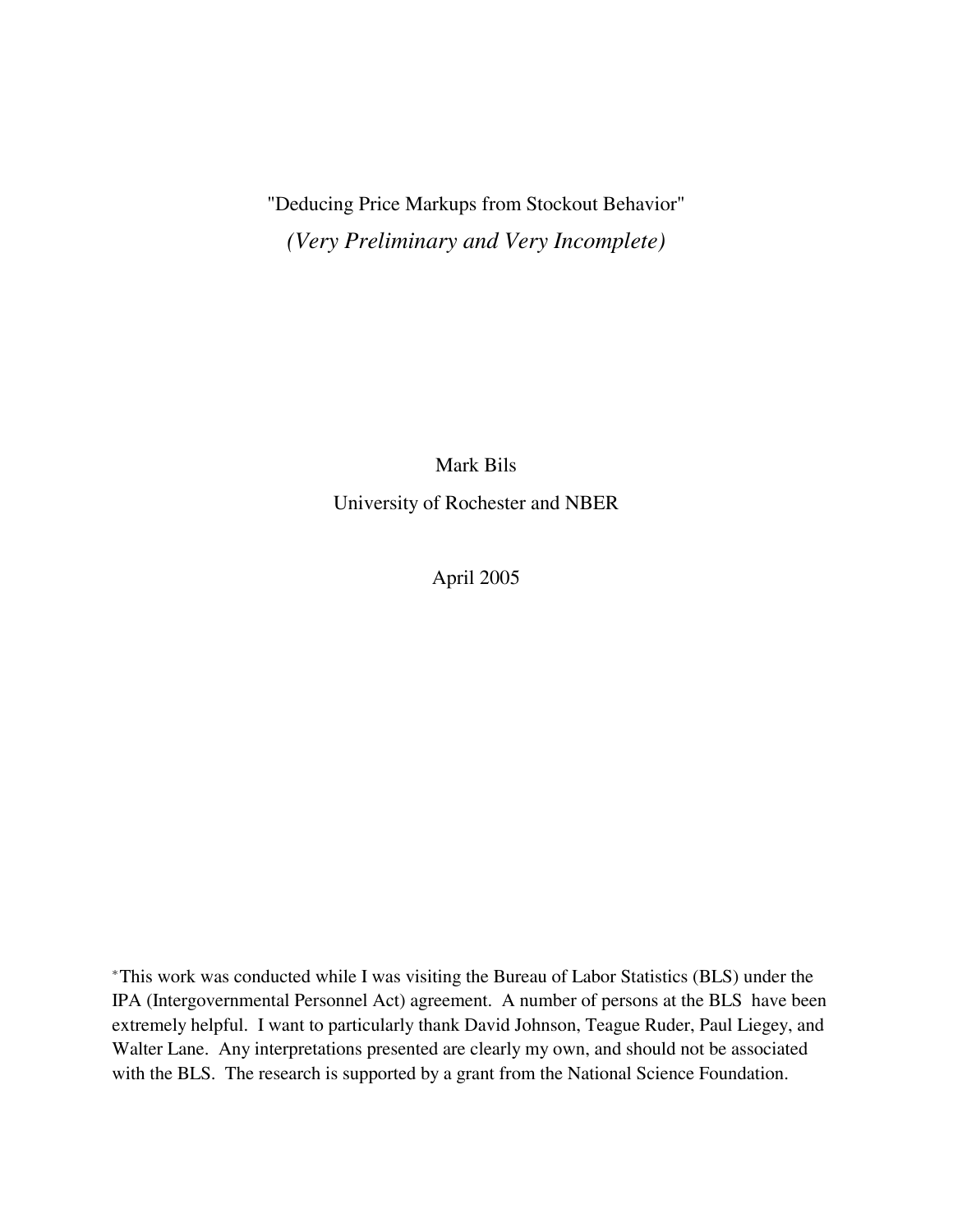Business cycle fluctuations exhibit important procyclical movements in hours and consumption. Market-clearing business-cycle models typically generate these opposite movements in leisure and consumption through very procyclical movements in the marginal product of labor. But empirically labor productivity is quite acyclical compared to movements in hours or consumption. This makes it difficult to rationalize hours fluctuations without market features that can drive a cyclical wedge between the marginal physical product of labor and marginal rates of substitution between leisure and consumption. (Hall, 1997, provides a thorough discussion of these issues.) This observation has helped renew interest in models with wage and/or price stickiness. Prices that are less procyclical than marginal cost can contribute to hours fluctuations by making labor's marginal revenue product more procyclical than its marginal physical product. Goodfriend and King (1997) show how sticky-price models contribute to hours fluctuations by creating countercyclical movements in price markups. Clearly purposeful movements in price markups can serve this role (e.g., Rotemberg and Woodford, 1999).

I exploit information on the frequency that products stockout, derived from the micro data underlying CPI measurement, to judge the cyclical behavior of price markups over marginal cost. Research in inventory behavior has been mmotivated by related questions. For instance West (1990), Ramey (1991), Krane and Braun (1991), Kashyap and Wilcox (1993), Pindyck (1994), Bils and Kahn (2000), and Galeotti, et al. (2004) all use inventory movements to identify the structure of costs and nature of business cycle shocks. I argue that looking directly at stockout behavior has distinct advantages over studying inventories. One important advantage is that stockout information is potentially available for many goods for which data on finished inventories are not available.

In the next section I consider the production choice for a firm facing a constraint that sales cannot exceed the stock available (as in Kahn, 1987, 1992). By making one more unit available for sale, the seller increases sales in the event that a stockout occurs. To generate a predictable increase in the probability of stocking out requires: (1) a temporary increase in marginal cost (that is, an increase relative to discounted future marginal cost), or a decrease in the markup of price over marginal cost. Thus, given data on prices and interest rates, the expected likelihood of a stockout is directly informative on the behavior of marginal cost and price markups.

I present data on temporary stockouts for 63 distinct consumer durables in Section 3. The estimates are derived from information in the *CPI Commodities and Services Survey (CPI C&S Survey)*, the monthly micro data underlying the Consumer Price Index. To calculate the CPI the BLS tracks a large set of prices, with each price specific to a particular product at a particular outlet. Only prices for products available for purchase

2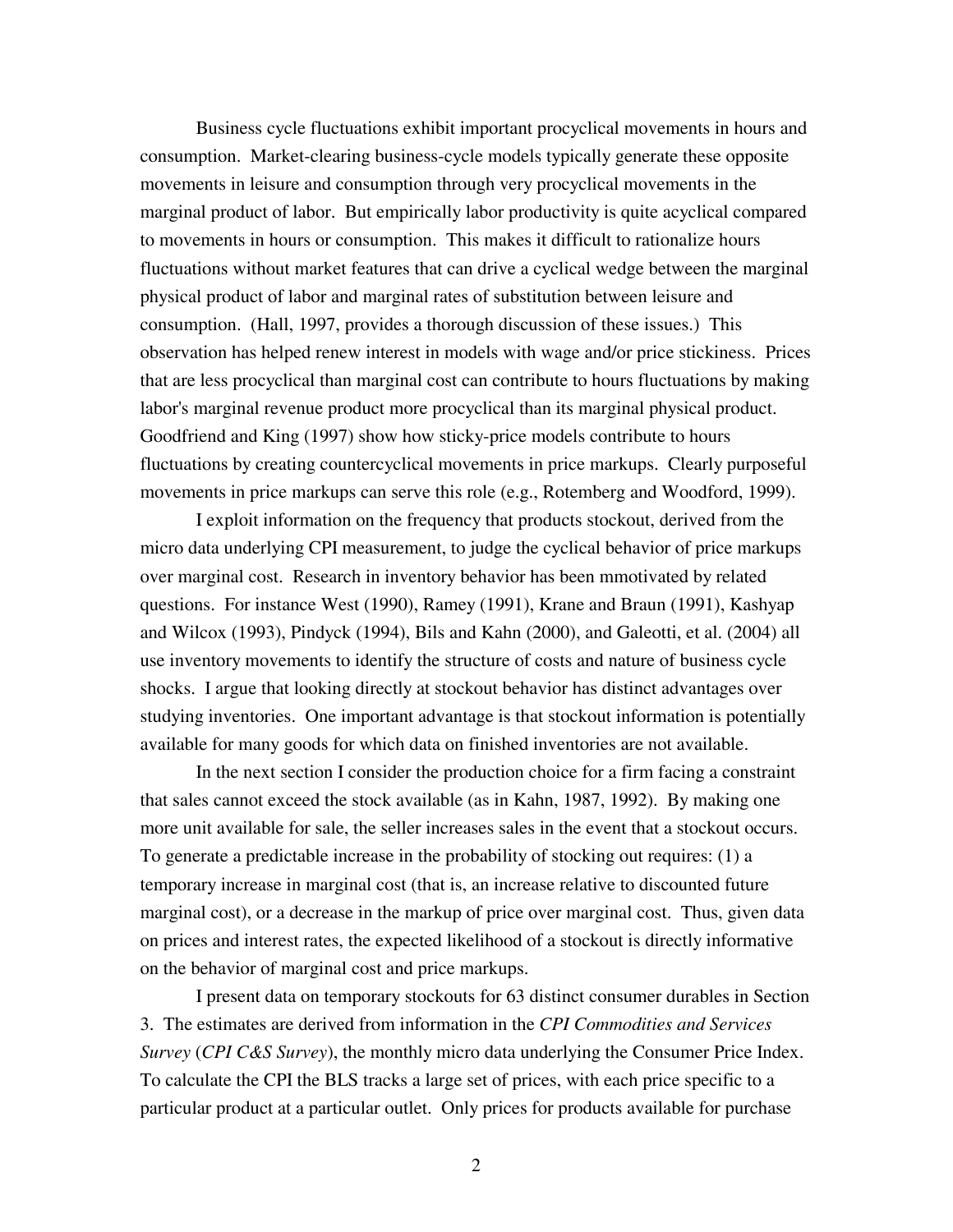are eligible for use in the CPI. For this reason, the CPI C&S Survey provides information for constructing occurrences of stockouts. Stockouts are quite common, occurring about 8% of the time for consumer durables. I depict how stockout frequencies differ across goods. I also examine to what extent stockouts increase, together with declines in price, over the shelf life of a product. I can use this information to judge the size of price markups over marginal cost across the consumer durables.

I examine the cyclical behavior of stockouts in Section 4. I find very little persistent or predictable movements in stockouts. Surprisingly, stockout rates appear to be very *acyclical*. This evidence runs counter past findings that suggest important cyclical movements in price markups over marginal cost as suggested, for instance, by models of price stickiness. Allowing for the impact of changes in real interest rates reinforces the picture of markups as not countercyclical.

Section 5 begins an analysis of how prices respond to stockouts. Preliminary conclusions follow.

## *2.* Predicting Stockout Rates

Consider the production decision for a firm that produces to stock. In a pure production-smoothing model of inventories this decision is a pure cost minimization problem--firm's produce more today only if marginal cost is below expected discounted future marginal costs. Here I follow Kahn (1986, 1992), Thurlow (1993), and others by allowing a larger stock for sale to be potentially valuable by reducing the probability of losing a sale because of a stockout. The firm chooses output to maximize expected discounted profits subject to a constraint that sales cannot exceed the stock available.

(1) 
$$
\max_{y_t} E\Biggl(\sum_{i=0}^{\infty} \beta_{t,t+i} [p_{t+i} s_{t+i} - C(y_{t+i}; \theta_t, \boldsymbol{w}_t)] | I_t \Biggr)
$$

subject to:

(i) 
$$
a_t = i_t + y_t = a_{t-1} - s_{t-1} + y_t
$$

$$
(ii) \t s_t = min \big[ d(p_t, \boldsymbol{z}_t), \, a_t \big] \; .
$$

An index for the particular firm's product is implicit. The expectation is conditioned on a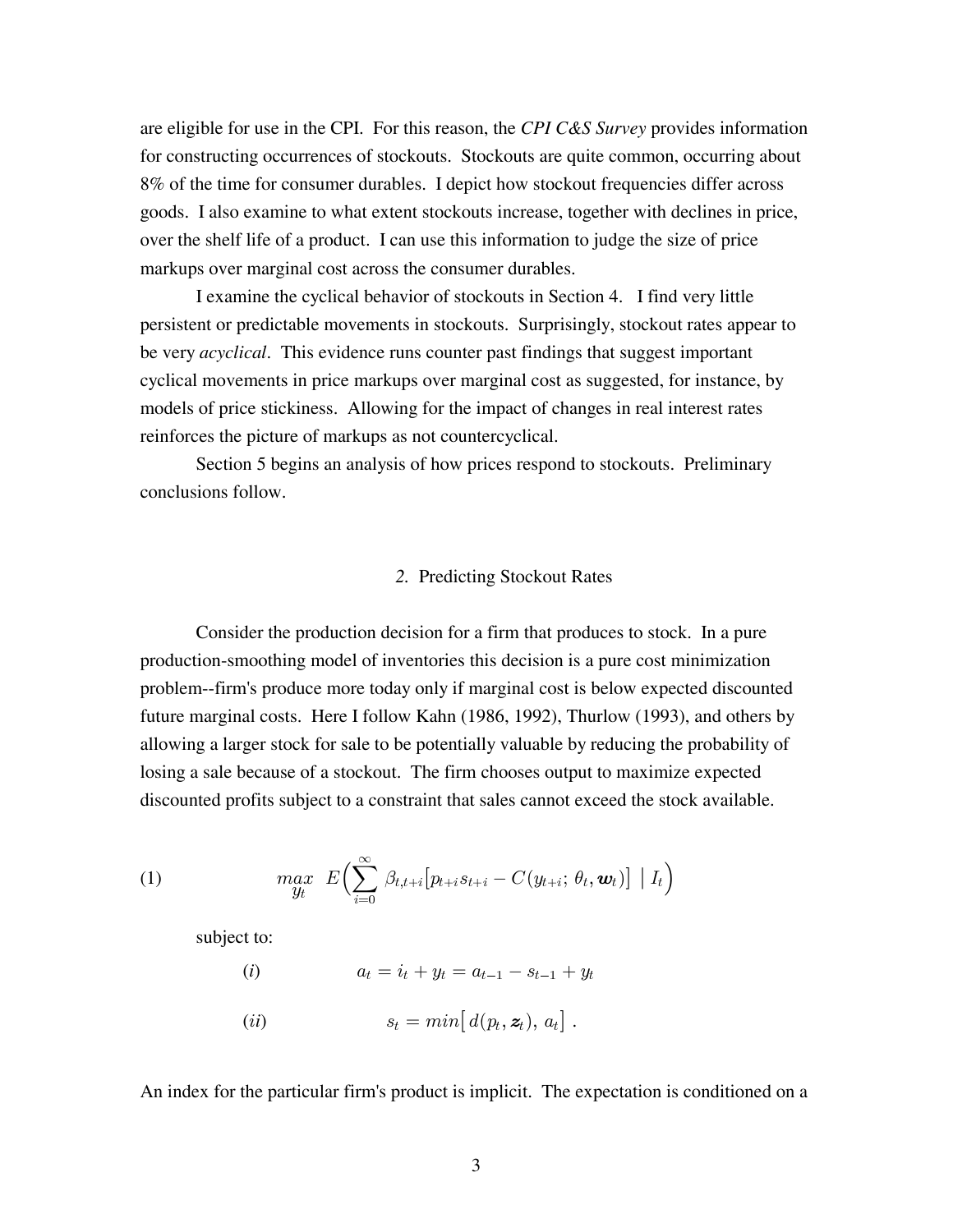set of variables  $I_t$  known when production is chosen for time t.  $s_t$  and  $p_t$  are respectively sales and price for t. All prices are relative to a numeraire good.  $p_t$  is an additional choice variable for the seller. But, I focus on the optimizing choice for output, given the observed price.<sup>1</sup>  $C(y_t; \theta_t, \mathbf{w}_t)$  is the cost, in terms of numeraire good, of producing output  $y_t$ . It depends on a productivity factor,  $\theta_t$ , as well as a vector of input prices,  $\boldsymbol{w}_t$ . Here forward, I write this as  $C_t(y_t)$ .  $\beta_{t,t+i}$  denotes the real rate of discount for i periods ahead. For instance,  $\beta_{t,t+1}$ , which I denote  $\beta_t$  for convenience, equals  $1/(1+r_t)$ , where  $r_t$  is the real rate of interest (netting inflation in the numeraire's price) from t to  $t + 1$ . For convenience, (1) assumes an infinite horizon. But in the empirical work I allow for the possibility that a good has a distinct product life.

Constraint (*i*) equates the stock available for sale to the beginning of period inventory plus the period's production. In turn, the beginning inventory reflects the unsold stock from the previous period.

Constraint *(ii)* states that sales are equal to the quantity demanded for the product  $d(p_t, z_t)$ , if this demand is less than the stock available,  $a_t$ ; but otherwise equals  $a_t$ . In addition to price, the quantity demanded depends on a vector of random variables  $z_t$ , with at least one of these variables not contained in the information set  $I_t$ .

I focus on the dynamic first-order condition to the problem in (1). Consider marginally increasing output for the firm in t, together with decreasing it in  $t + 1$ , such as to keep the stock available in  $t + 1$  unaffected. Requiring this perturbation have no effect on expected profits yields

$$
E\Big(-c_t + \Gamma_t p_t + (1 - \Gamma_t)\beta_t c_{t+1} | I_t\Big) = 0
$$
  
where  $\Gamma_t(a_t, p_t, \mathbf{z}_t) = I[d(p_t, \mathbf{z}_t) > a_t]$ 

 $\Gamma_t$  is given by an indicator function, equaling one in the event the product stocks out, and zero otherwise. The expectation of  $\Gamma_t$  is the probability of a stockout. This first-order condition has the following interpretation. By increasing the available stock for sale by one unit, at a marginal cost this period of  $c_t$ , a firm increases sales by  $\Gamma_t$ . These sales are at price  $p_t$ . To the extent the increase in stock available does not increase sales, it does increase the inventory carried forward to  $t + 1$ . This extra inventory can displace a unit

 $1_{p_t}$  may or may not be contained in the information set  $I_t$ .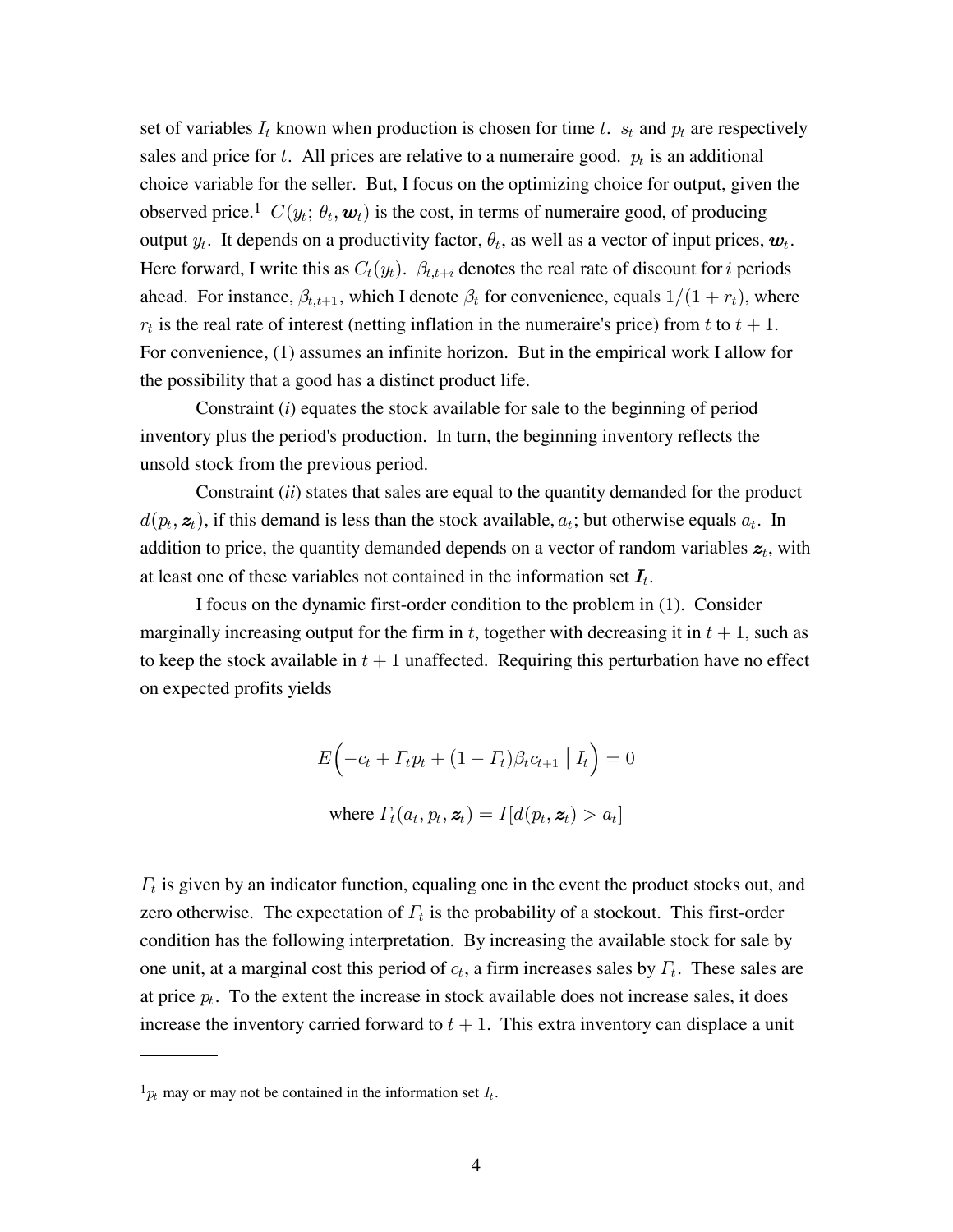of production in  $t + 1$ , saving its marginal cost  $c_{t+1}$ . This subsequent savings is discounted by  $\beta_t$ .

Rearranging gives

(2) 
$$
E\left(\left[\Gamma_t m_t + 1\right] \frac{\beta_t c_{t+1}}{c_t} \mid I_t\right) = 1
$$

where  $m_t = (p_t - \beta_t c_{t+1})/(\beta_t c_{t+1})$ .  $m_t$  is the percent markup of price in t over discounted marginal cost in  $t + 1$ . I refer to this as the markup because  $\beta_t c_{t+1}$  is the opportunity cost of selling a unit at date t. The term  $\beta_t c_{t+1}/c_t$  reflects the growth rate of *real* marginal cost relative to a real interest rate.<sup>2</sup>

To predict an increase in stockouts requires either a predictable transient increase in marginal cost or predictable drop in the markup. A transitory increase in marginal cost, by raising the costs of accumulating inventory, makes it more costly to avoid stockouts. A lower markup reduces the benefit from selling the good, reducing firms' incentive to hold inventories to avoid stockouts. Thus predictable movements in stockouts provide information on the behavior of marginal cost and price markups.

In Bils and Kahn (2000) we relate the behavior of marginal cost and markups to predictable movements in inventory to sales ratios. We show that finished-goods inventories fail to move cyclically with expected sales, even though cross-sectional and low-frequency time-series data indicate that firms choose inventories to be proportional to sales. We find that important countercyclical movements in price markups over marginal cost are needed to explain this pattern. The information on stockouts from the *CPI C&S Survey* allows me to avoid assuming a specific functional form for how inventories affect sales, as was necessary in that work, or for how demand shocks affect sales, as required in Kahn (1987, 1992). Implications drawn from stockout behavior, as opposed to those based on inventory-sales ratios, are also more robust to assumptions on the technology for inventory holding, such as the importance of overhead inventories.

There are several assumptions implicit in (2) that should be highlighted. The firstorder condition assumes strictly positive production of the good at time  $t + 1$ . In the CPI data a number of goods become permanently unavailable at a retailer, typically replaced by newer product models. For this reason, in the empirical work I focus largely on stockout rates based only on observations that predate by several months prior the good becoming permanently (or seasonally) unavailable.

 ${}^{2}\beta_{t}c_{t+1}/c_{t}$  can be viewed equivalently as  $1/(1+r_{t}^{mc})$ , where  $r_{t}^{mc}$  is a real interest rate based on comparing a nominal interest rate to the rate of inflation in nominal marginal cost.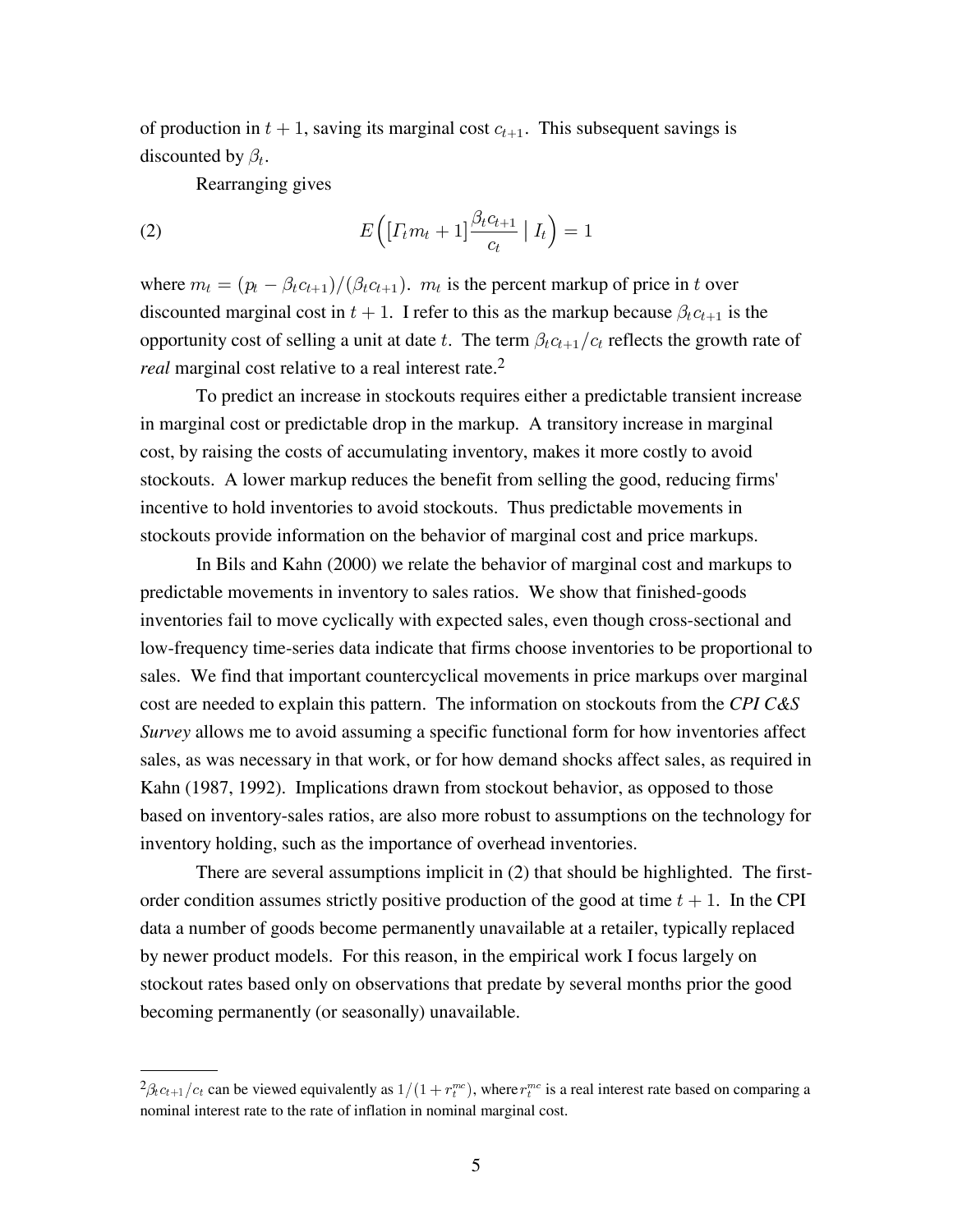The analysis assumes that any demand not satisfied during  $t$  is lost to the firm. This is a natural assumption for non durable goods. For durable goods, the focus of the empirical work, this is less clear. For durables it is assumed that, in the event of a particular product stocking out, the consumer substitutes a competing brand or product.3 (Studies by Emmelhainz et al., 1991, Fitzisimons, 2000, and Campo et al, 2003, report that the most common behavior of consumers faced with a stockout is to substitute a competing brand.) To the extent firms can recoup lost sales at a future date, the treatment in (2) overstates the cost of a stockout. Related, the data on stockouts I employ relate to a good being unavailable at a particular retail outlet. It is possible that, facing a stockout at one outlet, a consumer could purchase at another outlet. In this instance the data observation of a temporary stockout at an outlet does not correspond directly to the realization of  $\Gamma_t = 1$  (a stockout) in equation (2). Or, also related, it is possible that a consumer could respond to a stockout by substituting another product from the same producer, but with possibly a different price markup. I return to these issues in the empirical work. Much of the empirical work can be generalized to allow for a fraction of stockouts to be recouped by the firm.

In going from the first-order condition in (2) to evidence of stockouts I am implicitly aggregating the producer and retailer's decision. That is, I am assuming the production decision is joint wealth maximizing for the producer and retailer. In the concluding section I discuss possible implications of deviating from this assumption.

Finally, it is useful to add an assumption that the random variable  $[d(p_t, z_t) - a_t]$ has a distribution that is continuous at the value of zero. The CPI C&S provides information on whether a product has a positive inventory. Observing no inventory in stock  $(i_{t+1} = 0)$  corresponds to the incidence of a stockout  $(T_t = 1)$  if there is a negligible probability that demand exactly equals stock available.

If we assume the two variables  $(\Gamma_t m_t + 1)$  and  $\frac{\beta_t c_{t+1}}{c_t}$  in first-order condition (2) are conditionally distributed jointly lognormal, then (2) can be written as

(3) 
$$
E\left(\Gamma_t m_t + \ln\left(\frac{\beta_t c_{t+1}}{c_t}\right) | I_t\right) + \kappa \approx 0.
$$

<sup>&</sup>lt;sup>3</sup> This might include the possibility that the consumer places an order for the product for future delivery from this or a competing seller. To the extent these orders are placed with the stocked-out store, equation (2) requires the "production to order" market be competitive. For instance, I might be willing to pay a markup to gain immediate posession of a book or exercise bike from a store. But, if the good is not available, that store will have to compete against more perfect substitutes (for instance, purchases over the internet) in the market for future delivery. (Relatedly, Kahn, 1986, discusses the impact of allowing rainchecks.)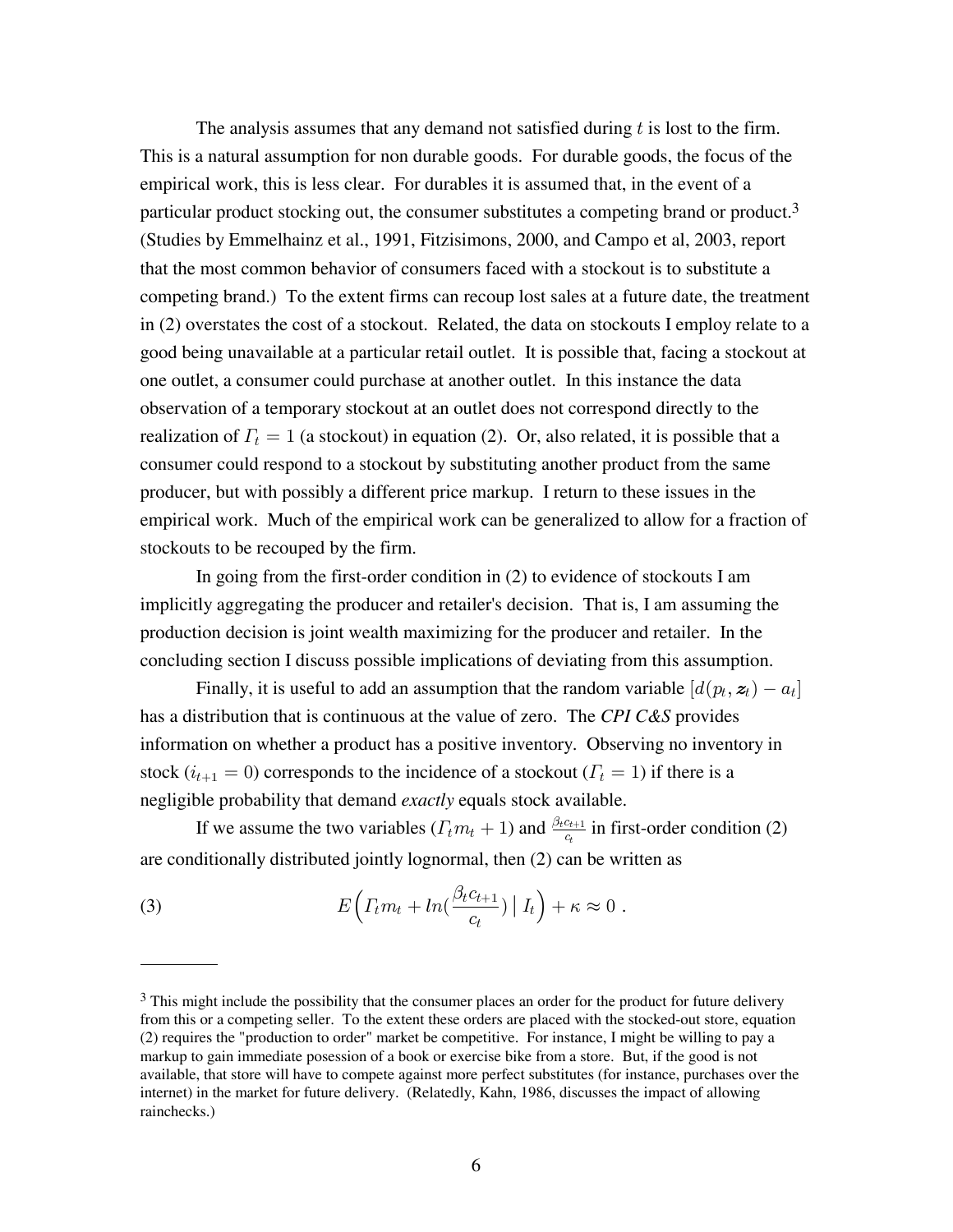The constant term  $\kappa$  reflects covariance between the two random variables. The approximation reflects replacing  $ln(\Gamma_t m_t + 1)$  with  $\Gamma_t m_t$ . In steady state the ratio  $\Gamma m$ equals a short-term real interest rate (plus perhaps short-term storage costs), putting it on the order of 0.01. So the approximation error should be very small. Much of the empirical work employs this form for the first-order equation.

The first-order equation links predictable variations in stockouts to variations in price markups and to intertemporal movements in costs. I use this equation in Section 4 to test hypotheses about the cyclical behavior of markups. Sbordone (2001), Christiano, et al., (2003), and Gali, et al. (2002) attribute little importance to cyclical movement in markups. If one assumes a constant markup in pricing this not only eliminates variations in the markup as an explanation for changing stockout rates, but also implies that intertemporal variations in marginal cost can be measured by intertemporal price movements. Substituting in equation (2) for a constant markup of price over the expectation of  $\beta_t c_{t+1}$  yields

(4) 
$$
E\left(\left[\Gamma_t m + 1\right] \frac{\beta_{t-1} p_t}{p_{t-1}} \mid I_{t-1}\right) = 1.
$$

Thus a predictable increase in stockouts requires an opposite decrease in the good's rate of price inflation relative to the rate of interest, or equivalently, an increase in the good's own real rate of interest. Note that equation (3) does not depend on any particular specification of production or cost functions.<sup>4</sup>

By contrast suppose there are no *predictable* intertemporal fluctuations in (discounted) marginal cost, beyond that of an upward or downward trend in costs. This implies a constant expectation for  $\Gamma_t m_t$ . I use this prediction in the next section in order to gauge the magnitude of markups. I observe that the price of a specific consumer durable in the market falls over its shelf life, even well in advance of being discontinued at an outlet. I also observe a very predictable rise in the probability of the good stocking out temporarily. The constant expectation for  $\Gamma_t m_t$  provides an estimate for the magnitude of the markup based on the (absolute) rate of decline in price relative to the rate of increased probability of stocking out over the shelf life of the item.

<sup>&</sup>lt;sup>4</sup> The relevant information set for conditioning in equation (3) is that available when  $p_{t-1}$  is determined. For convenience, (3) assumes that price for time  $t - 1$  is determined at the same time (or with same information) as output for  $t - 1$ . But the empirical work can allow for price to be determined subsequent (or prior) to output by conditioning on a broader (or narrower) set of variables than in  $I_{t-1}$ .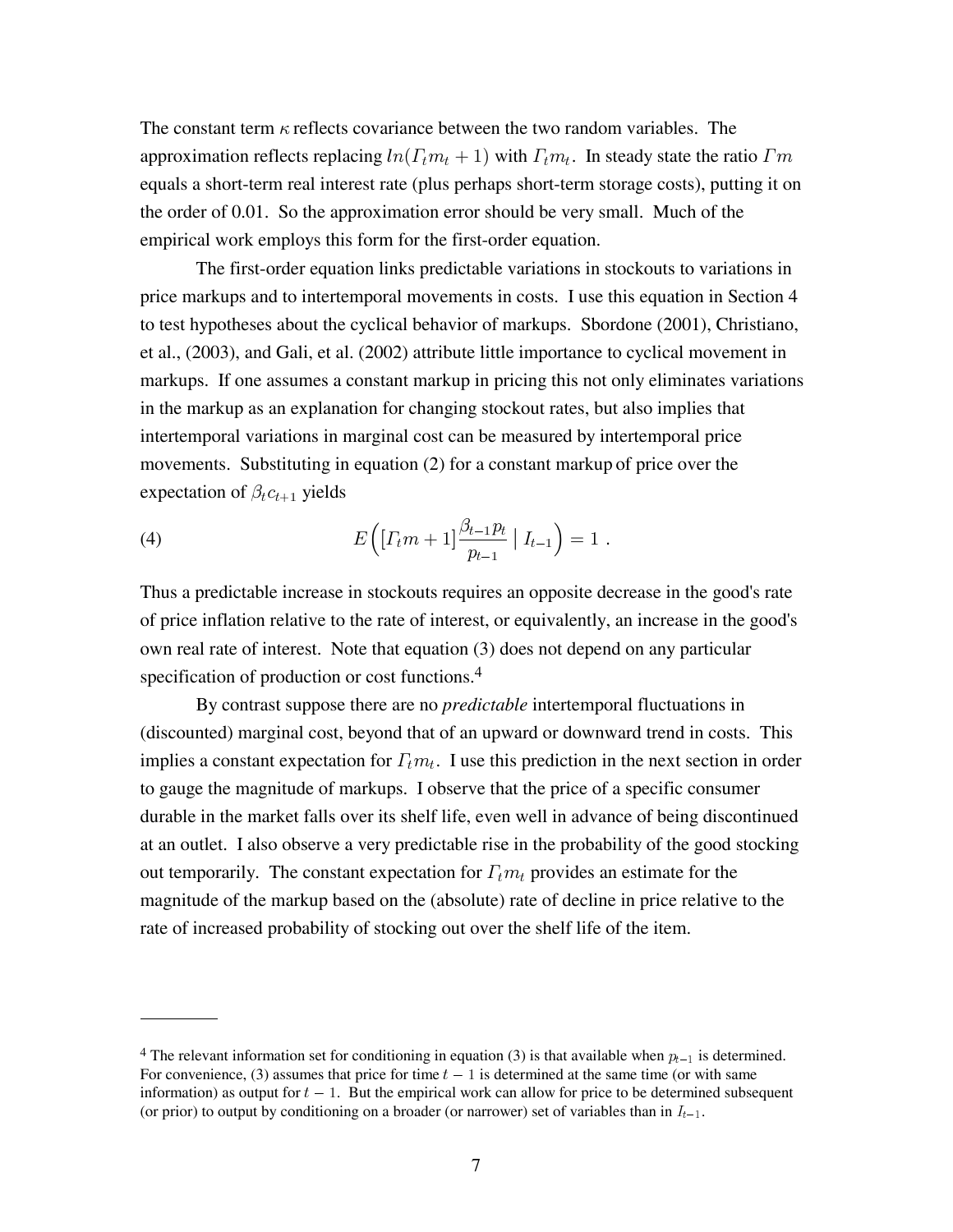## 3. Stockout Patterns

## *Stockout information from micro CPI data*

To calculate the CPI the BLS collects prices on about 90,000 non-housing goods and services per month with each price specific to a particular product at a particular outlet. About half of goods are priced monthly, with the others priced bimonthly.<sup>5</sup> These prices, and other information related to constructing the non-housing components of the *CPI*, are contained in the BLS' *CPI Commodities and Services Survey (CPI C&S Survey)*.

A product must be available for purchase at the outlet at the time of visit by the BLS agent in order to be included in the CPI. If the product is unavailable for sale, the BLS agent is instructed to establish if the outlet expects to carry the item in the future. This information on product availability is contained in the CPI C&S Survey. I classify a product at an outlet as stocked out if it is not available for sale, it is continuing to be carried by the outlet, and it is not seasonally unavailable.<sup>6</sup>

Using the CPI data, I examine stockout rates for January 1988 through June 2004. I examine stockout rates for 63 separate categories of consumer durables as defined by BLS Entry Level Items (ELIs). In presenting results I typically aggregate the 63 ELI categories into 28 broader groupings to match detailed NIPA categories for consumer spending. The appendix table shows the BLS ELI's contained in each NIPA category. Table 1 provides the number of observations and CPI expenditure shares (based on 1997) for the ELI's within each NIPA category. The total number of observations (before sample restrictions discussed below) equals 999,432. The combined expenditure share for 1997 is 6.6 percent. Although this share is not particularly large, it should be kept in mind that spending on consumer durables is very volatile. So these goods provide a disproportionate share of cyclical fluctuations in consumer spending. Note that vehicles are not included among the consumer durables. Price quotes for vehicles are collected in a somewhat different manner than for most other consumer goods which precludes observing stockout rates.7

<sup>5</sup> Prices are collected from about 22,000 outlets across 45 geographic areas. The BLS chooses outlets probabilistically based on household point-of-purchase surveys, and choose items within outlets based on estimates of their relative sales. The BLS divides consumption into 388 categories called Entry Level Items (ELIs). The BLS sampling methods are described in detail in Armknecht, et al. (1997) and the BLS Handbook of Methods (1997). For durables, the focus of the work here, about one third of prices are collected monthly, with the remainder collected bimonthly.

<sup>&</sup>lt;sup>6</sup> Some products are unavailable to be priced because the entire outlet is not open. I do not count these as stockouts.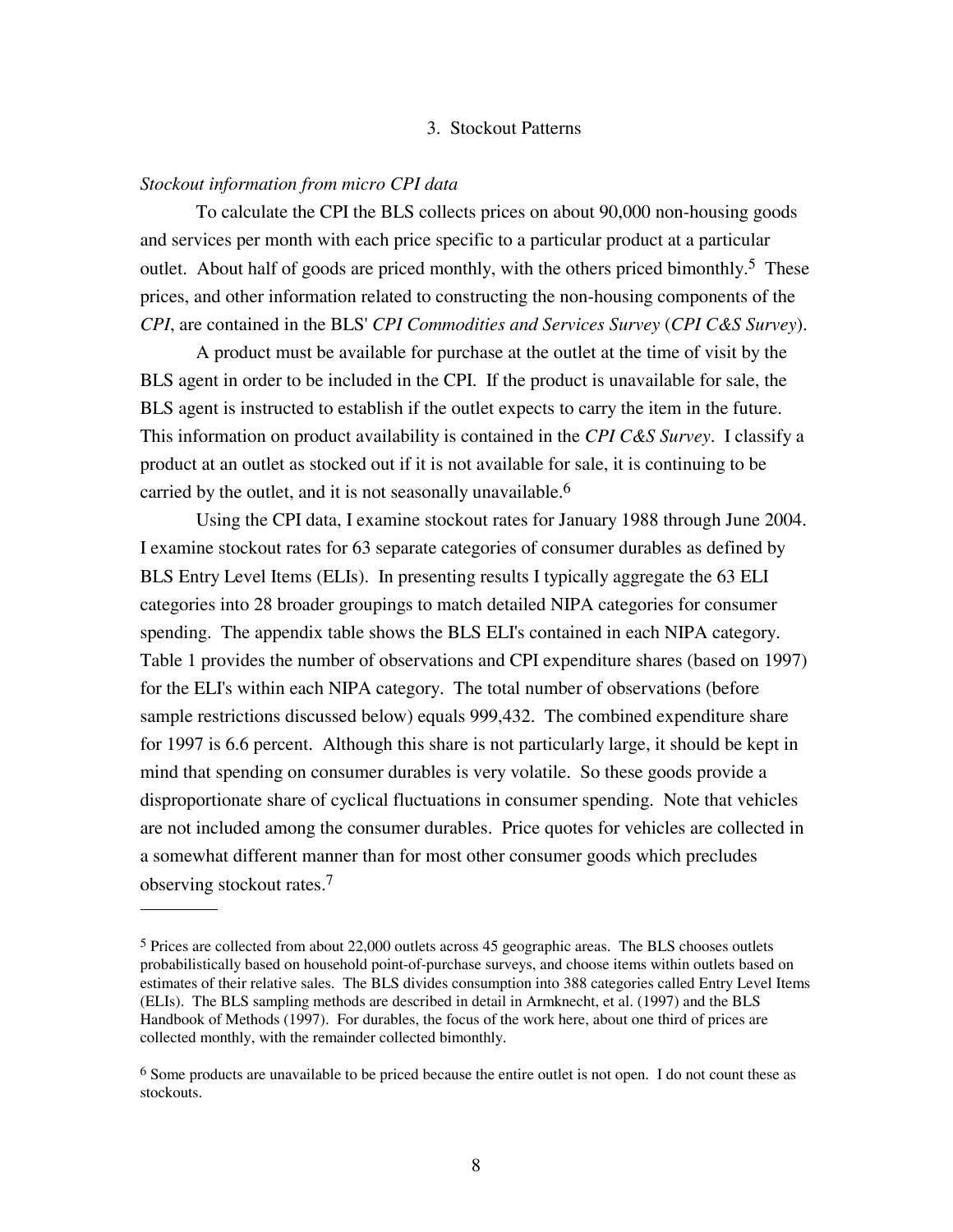### *Stockout rates*

Temporary stockouts are quite frequent. For the 999,432 observations, from January 1988 to June 2004, the temporary stockout rate averaged 8.8%. This weights all price quotes equally. For the balance of the paper, I construct stockout rates separately for each of the 63 expenditure (ELI) categories. I then weight each ELI's rate by its expenditure share in 1997.<sup>8</sup> This results in a weighted aggregate stockout rates of 9.2%. Studies of stockout frequencies have been largely based on supermarket data. For instance, Aguirregabiria (2003) cites a study by Anderson Consulting in 1996 showing a stockout rate of 8.2% across a sample of U.S. supermarkets.

The first-order condition (2) is derived assuming strictly positive production at  $t + 1$ . For products near the end of their product life, this may not apply. The value of a stockout is presumably lower if the firm has a better (relative to cost) substitute coming on line. For this reason, for the balance of the paper I focus on stockouts that do not closely precede a product being classified as more permanently discontinued at an outlet, restricting attention to the observations that are three months or more prior to a product being permanently or seasonally unavailable.<sup>9</sup> I further restrict the sample to

<sup>9</sup> This restriction alone yields a weighted stockout rate of 5.4%. The stockout rate in the the two months prior to a product becoming permanently or seasonally unavailable at an outlet is 35.0%. The stockout rate at 3 months prior, by sharp contrast, is only 10.0%. This is only modestly higher than the average stockout rate of 9.2% for 4 to 6 months prior to a product disappearing more permanently. The very high rate of tempory stockouts within two months of the product being more permanently unavailable may be exaggerated if BLS pricing agents initially misinterpret some more permanent product stockouts as temporary stockouts. A concern in the opposite direction is that some products that are repeatedly unavailable due to temporary stockouts become classified as permanently unavailable. This is a potentially bigger concern because, if a product is repeatedly unavailable, it may trigger an instruction to the field agent to substitute a new product version for pricing at the next visit. In practice, however, it appears that the field agents often continued to price the old version, usually because the product again became available for sale. (This is based on analysis conducted by Teague Ruder.) One further piece of evidence that this measurement problem is not overwhelming is that the stockout rate I find of 9.2% is even higher than the rate of 8.2 reported by Anderson Consulting for supermarket products.

 $7 A$  vehicle quote begins with a purchase invoice for a particular model at a dealer. At subsequent visits, the BLS agent inquires as to how price (incorporating rebates and financing discounts) have changed for that particular model. But, if that particular model had no sales at that dealership that period, then it is coded temporarily unavailable. Thus it is not possible to distinguish stockouts from zero sales.

<sup>8</sup> I first construct monthly ELI means then time aggregate to obtain each ELI's mean. Otherwise recent years be weighted more heavily, as the number of quotes collected has risen. The BLS selects outlets proportionally to their importance in a somewhat wider product category than an ELI, for instance, based on men's clothing, not the specific ELI men's shirts. For this reason, in constructing monthly ELI-level statistics, I weight by the percentage of sales within the broader category at the outlet corresponding to that ELI. The BLS refers to this percentage as the percent of pops category.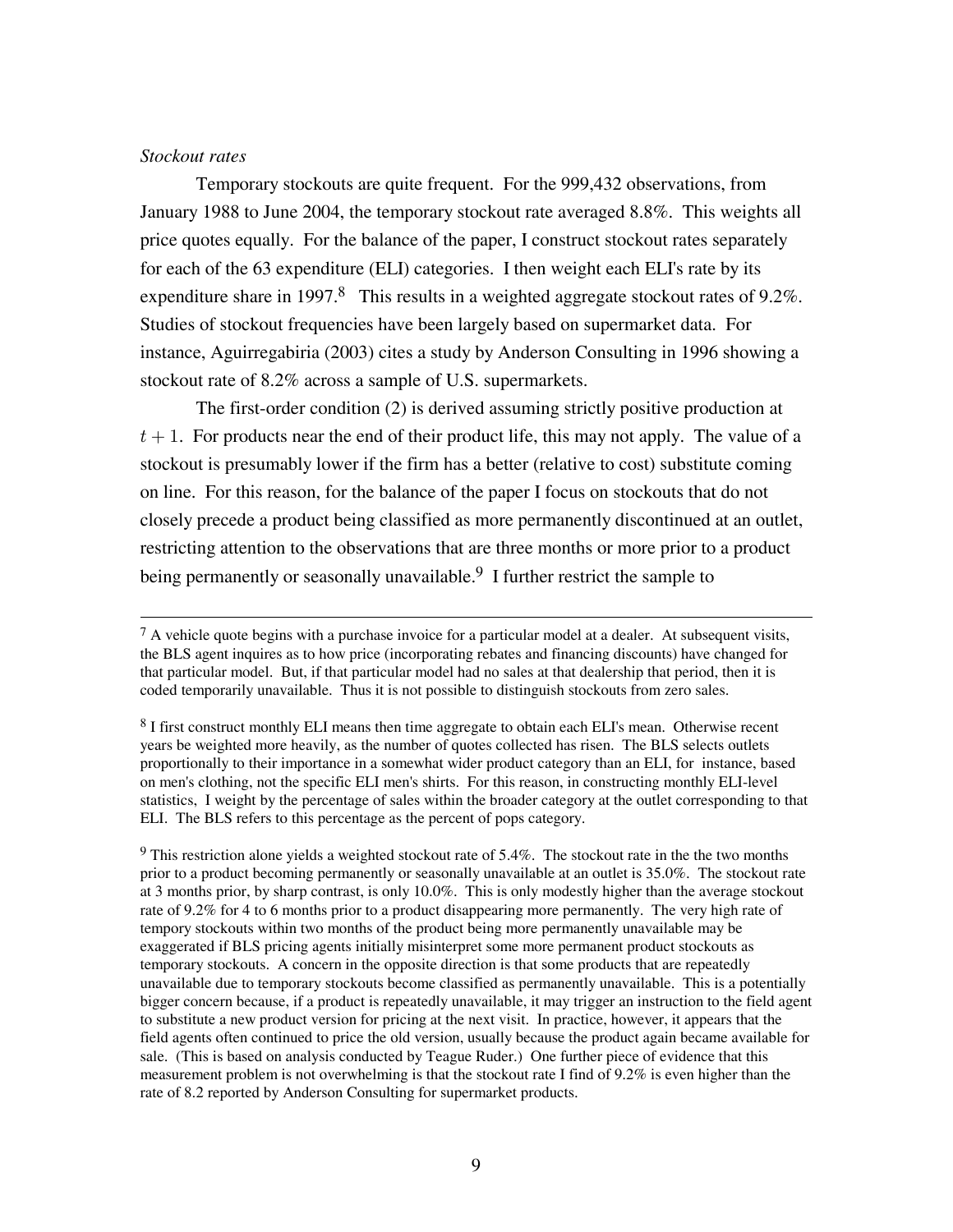observations that are followed by further appearance of the product at an outlet. That is, to be a temporary stockout the product must come back. In calculating stockout rates I eliminate both the first and final observations for the product because, by construction, stockout rates are zero for those observations. This results in an overall (weighted) stockout rate of 5.2%.

Stockout rates vary noticeably across consumer durables. Table 1 gives stockout results separately for the 28 categories of goods. (For goods categories that combine more than one BLS ELI, the stockout rates for the individual ELI's are weighted by their relative expenditure shares for 1997. The lowest stockout rates  $(0.7\%$  and  $1.3\%$ respectively) are for tires and vehicle parts & accessories. The highest stockout rates (10.7% and 10.2% respectively) are for jewelry & watches and luggage.

#### *Shelf-life changes in price versus stockouts*

Equation (2) relates predictable changes in stockout rates to predicted changes in the markup and intertemporal marginal cost. In the next section this relationship is used to infer the cyclical changes in price markups. Note, however, that (2) suggests that, everything else equal, a one-percent *log* change in the markup implies an opposite onepercent *log* change in the stockout rate. For instance, an increase in the stockout rate from 5% to 6% would be implied by a 20% percent drop in the markup. But this 20% drop in the markup could reflect a drop from 6% to 5%, or from 30% to 25%. For discussing the impact of cyclical variations in price markups, a drop in the markup from 30% to 25% is five times as important as a drop from 6% to 5%, as it reflects five times as large of a drop in the implicit tax of the price-markup on turning leisure into consumption.

One can potentially gauge the size of the markup from a reverse exercise: If we observe a particular-sized change in price relative to marginal cost, what percent impact does this have for the probability of stocking out? The answer reflects the size of the markup. Durable goods show predictably sharp declines in prices over the life of a product model (e.g., Bils, 2004, finds that durable prices for this time period declined about 3.3% annually between product substitutions.) I examine how stockout rates predictably change over time on a particular product at an outlet in conjunction with predictable declines in price.10

<sup>&</sup>lt;sup>10</sup> In principle it is possible to gauge the size of markups just from the uncondtional expectation in equation (2). This implies that the markup should be equal to the real interest rate for a good (defined by netting the average rate of growth in marginal cost for the good from a nominal interest rate) divided by the stockout rate. If the interest rate is measured by the one month commercial paper rate and one assumes that the rate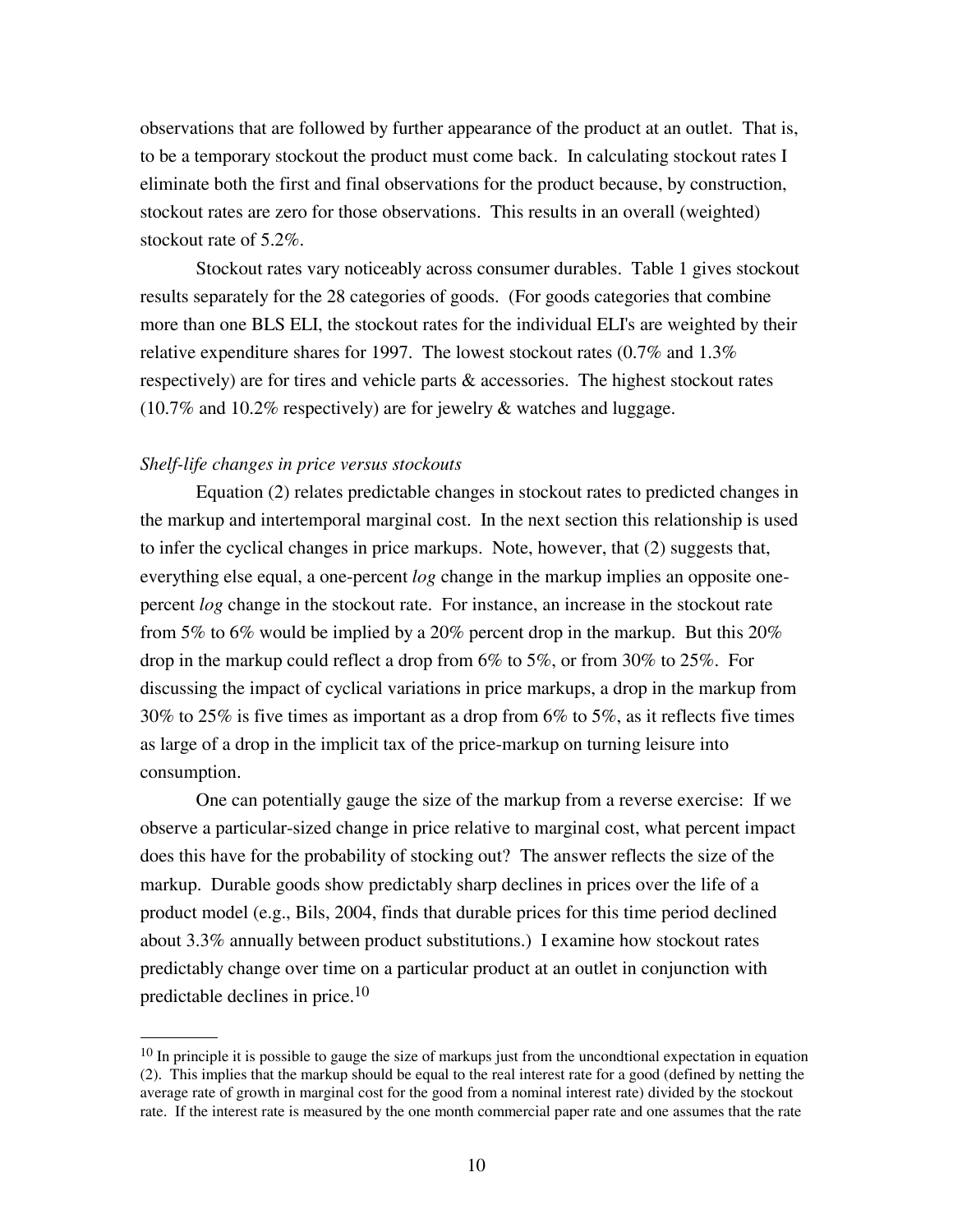Taking *unconditional* expectations of the first-order condition in (3), then first differencing with respect to time yields

$$
E\left(\Delta(\Gamma_t m_t) + \Delta ln\left(\frac{\beta_t c_{t+1}}{c_t}\right)\right) \approx 0.
$$

where  $\Delta x_t$  denotes the time difference in variable  $x_t$ . The second term is the rate of acceleration in (discounted) marginal cost. If we assume that the rate of growth (or decline) in marginal cost is constant over the product life, then the expectation of this second term is zero, implying that the multiple  $\Gamma_t m_t$  is expected to remain constant over the life cycle of the product. Making this assumption and expressing  $\Delta(\Gamma_t m_t)$  in terms of changes in  $\Gamma_t$ ,  $p_t$ , and marginal cost yields<sup>11</sup>

(5) 
$$
E\Big(m_t\Delta\Gamma_t+\Gamma_t(1+m_t)\big(\frac{\Delta p_t}{p_t}-\frac{\Delta(\beta_t c_{t+1})}{\beta_t c_{t+1}}\big)\Big)\approx 0.
$$

Based on (5), I proceed to calculate the average increase in stockout rate and the average rate of decrease in price relative to (a proxy for) marginal cost as a product remains for sale at a particular outlet. (5) implies the magnitude of the markup can be gauged by requiring that the rate of fall in price relative to marginal cost imply a rate of drop in the markup equal to the rate of increase in the stockout rate. For instance, if *changes* in markup rates are nearly orthogonal to *levels* of markups and stockout rates, then (5) implies

(6) 
$$
\frac{\overline{\Delta}\Gamma}{\overline{\Gamma}} \approx -\frac{1+\overline{m}}{\overline{m}} \Big(\frac{\Delta\overline{p}}{p} - \frac{\Delta(\overline{\beta}c)}{\beta c}\Big)\Big).
$$

where a bar above a variable implies its average over the product life.

Table 2, Column 1, reports the weighted average monthly change in stockout rates and price over the durable goods. The monthly change in stockout rates is an increase of 0.37 percentage points (with standard error of 0.02 points.) This monthly change is equal to 7.3% of the average rate of stockouts. The average price change is a decrease of 0.36 percent (with standard error of 0.008 percent). A selection problem exists in that prices are usually not observed if the product stocks out. Since stockout rates increase as the

of growth in marginal cost equals, on average, the rate of price inflation, this implies a monthly real interest rate of .05%. Given a stockout rate of 5.2%, this is consistent with a markup of a little less than 10 percent. But there are several holes in this calculation. The rate of inflation is likely to be significantly lower than the rate of increase in marginal cost for a product, once it is on the market. This calculation also ignores storage costs, which are difficult to measure. Finally, this assumes any stockout is lost in terms of sales.

<sup>&</sup>lt;sup>11</sup> This assumes small changes, so that second-order terms in the changes in rates of stocking out and changes in markups can be ignored. For the monthly-frequency data this should be appropriate.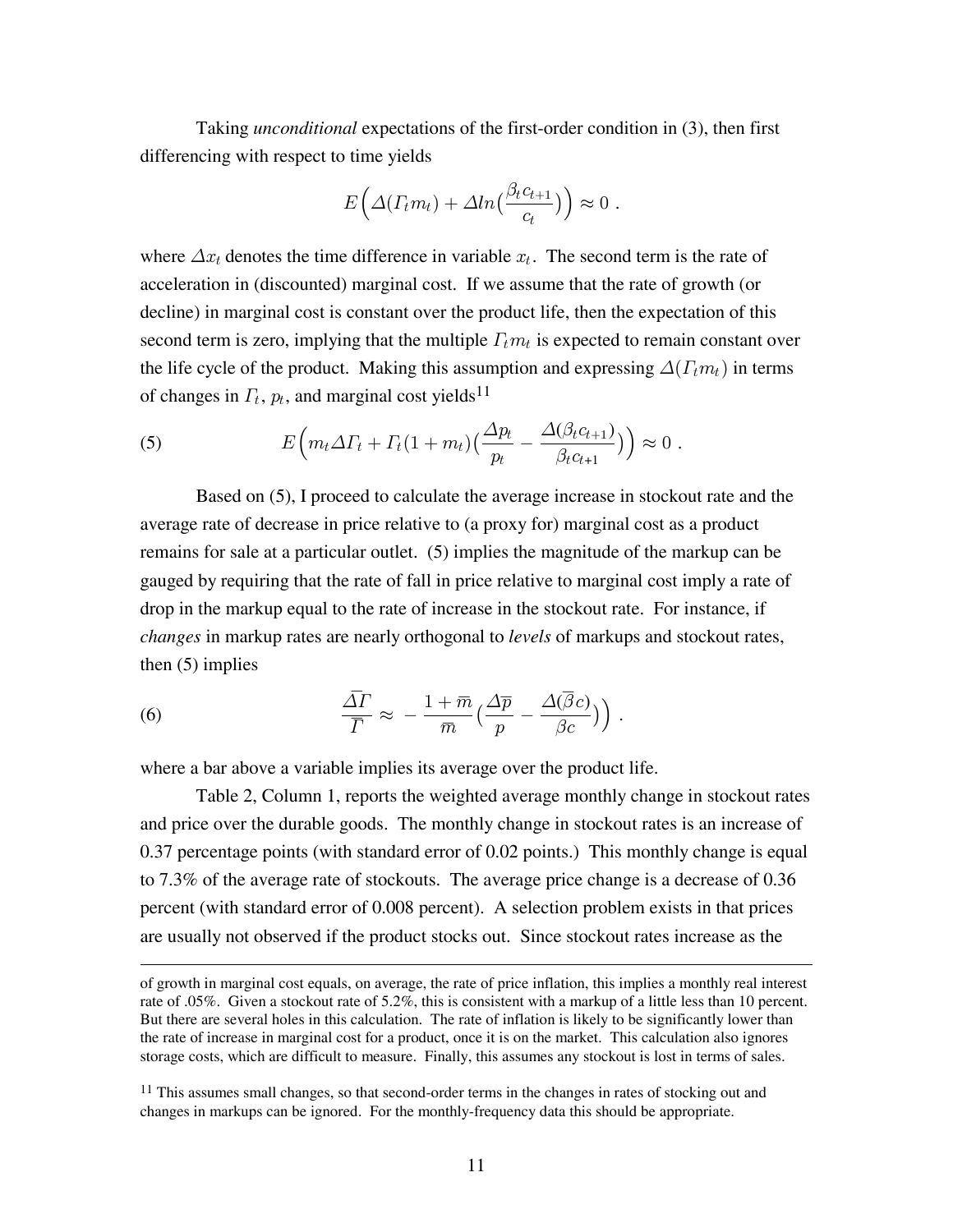product life ages, this selection problem grows. The results for price change are not very sensitive to this problem, as the increase in stockout rates (0.37 percentage points per month) is not large enough to exhibit much effect. Furthermore, in calculating average price changes I include the price observation when the product returns from stockout (even though stockout rates are not based on the last time the product is observed.) So even if a potential price cut is not captured coincidentally with a stockout, its impact on price trends is captured when the product returns.<sup>12</sup>

To employ equation (6) requires information on how the markup of price over marginal changes as shelf-life ages; so it is necessary to net the rate of growth in marginal cost from the rates of price change over the product life. A higher rate of growth in marginal cost implies a faster decline in the markup and, given the rate of increase in stockouts, a higher markup. It is difficult to measure the rate of growth in marginal cost for a static, unchanging product. I try two proxies. Fortunately most calculated markups are not overly sensitive to these choices.

I first assume that productivity is simply constant as the product ages. This is consistent with established products exhibiting no technological change together with constant returns. The growth rate in marginal cost can then be related to rates of growth in input prices. For now, I focus on the rate of growth in wage rates and materials deflators for durable manufacturing for 1988 to 2001. (The source is the BLS data from the program on *Major Sector Multi factor Productivity*.) The monthly growth rate in wage rates averaged 0.30 %, that for materials prices 0.07%. These imply a rate of growth in marginal cost of 0.22% monthly using 1997 cost shares of 63% and 37% respectively for labor and materials. I use this same rate of change in factor prices for each of the 28 goods' categories. (This can be relaxed in future drafts.)

This measure presumably overstates the rate of growth in marginal cost, as we would expect some productivity growth for products over their shelf lives. As a second measure, I assume that static (unchanging) products exhibit one-third the trend productivity growth in a sector. I set the level of trend productivity growth so that the average rate of growth in marginal cost in a good category (equal to the rise in input

<sup>&</sup>lt;sup>12</sup> Interpolating for the missing prices based on estimated projections on lagged and future prices has no impact on the estimates in Table 2. For about 10 percent of stockouts (3749 cases), the CPI C&S Survey report the collected price, even though it is not employed in the index. So it is possible to see how the prices at stockout dates systematically differ from prices without stockout dates. The prices at stockout dates are significantly lower than *average* prices for the good, but conditioning on the lagged observed price, I estimate the price is only one tenth of one percent lower than predicted based on periods without stockouts. (This effect is not statistically significant.) .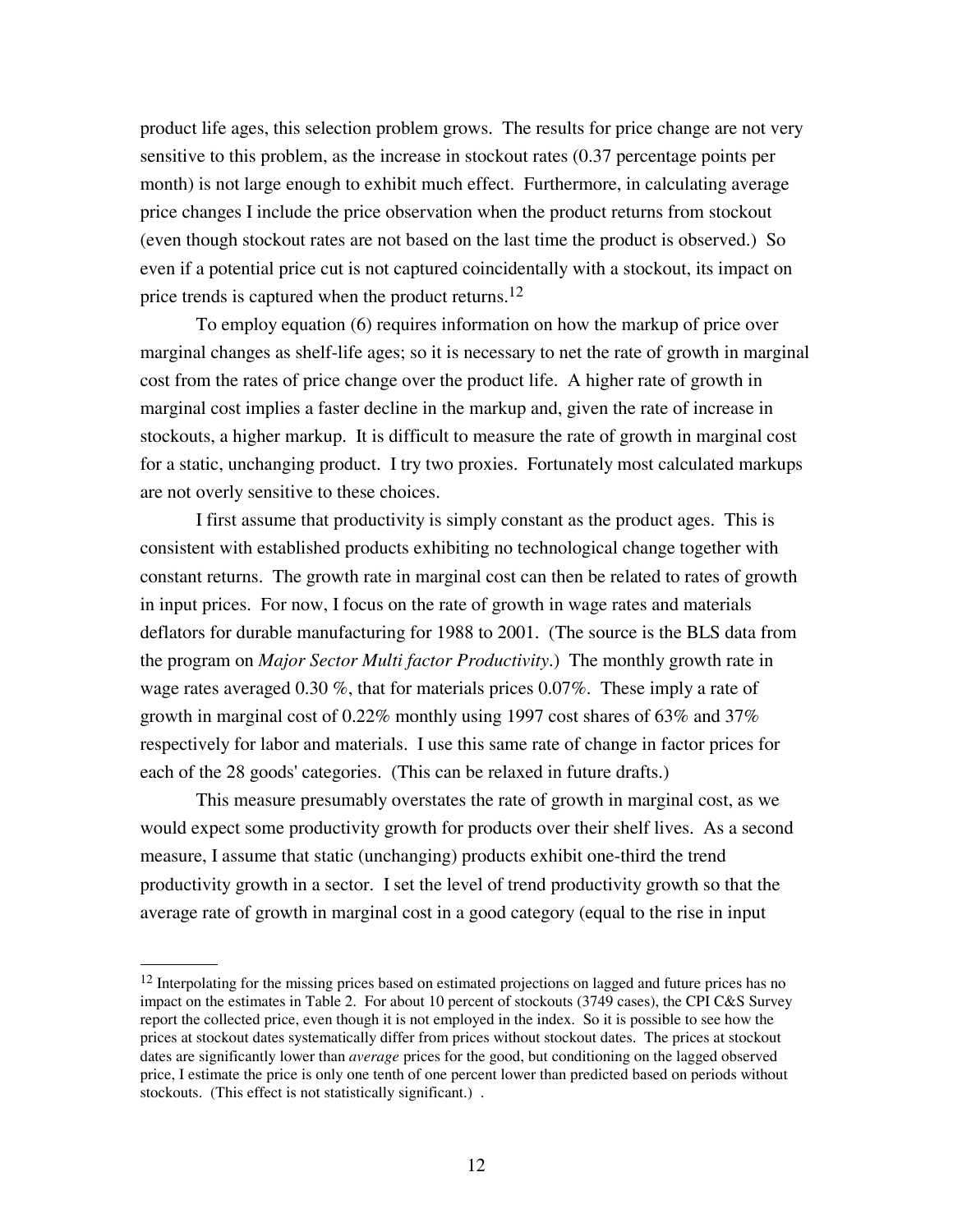prices of 0.22% monthly minus the rate of productivity growth) is equal to the rate of price increase for that category. This assumes no important trend in the markup over the 15+ years from 1988 to June 2004. The average rate of price increase is measured by inflation in the NIPA deflator, reported by good in the third column of Table 3. Allowing for one-third of productivity growth to accrue to established products lowers the average monthly rate of growth in nominal marginal cost across the goods from 0.22% to 0.07%.

Taking the average monthly changes in stockout rate (0.37 percentage points, 7.3% of the average stockout rate) and in price markup  $(-0.58\%)$  across the 28 goods and employing equation (6) implies a modest markup of 8.6%. The standard error on this calculated markup is approximately 0.5%. The second markup reported in Table 2, Column 1, assumes that static goods exhibit one third of the long-term productivity growth calculated for that category of good. This reduces in magnitude the average monthly change in the markup level from  $-0.58$  to  $-0.43\%$ . This reduces the calculated markup from 8.6% to 6.3%.

The sharp increase in stockout rates with product life, and the small markups implied, do not reflect extreme stockout rates at the end of products' lives. The estimates are based on observations at least 3 months prior to the model disappearing for more permanent reasons and requires the product model return from stockout. But for convenience this calculation assumed that changes in markup rates are orthogonal to levels of markups and stockout rates. In fact markups appear to fall more rapidly later in the product cycle, when markups are relatively low and stockout rates relatively high. This is illustrated in the second and third columns of Table 2. Here for each product model, I break its sample period into beginning and latter halves. The absolute increase in stockout rates is nearly three times larger in the later stage, and more than twice as large relative to the level of the stockout rate (increasing 4.5% monthly in the first half, but 9.4% in the latter half). Price also drops somewhat more sharply in the later stage, falling 0.42% per month, rather than 0.32%. The markup, calculated under no productivity growth, is 13.7% for the earlier product life, but only 7.2% in the latter. This suggests an average markup of about 10.5%, somewhat higher than the 8.6% in the first column. Allowing for productivity growth for existing products, equal to one-third of overall productivity growth, yields markups averaging 9.6% early for the product, and 5.4% nearer the end of the product's shelf life.

Notice that the drop in markup between the first and second halves of a product's observed sample period is entirely consistent with how the level of the markup is being calculated. For instance the fall in markup from 13.7% in the first half to 7.2% in the latter half would require a drop in price minus marginal cost of 5.3% between the first

13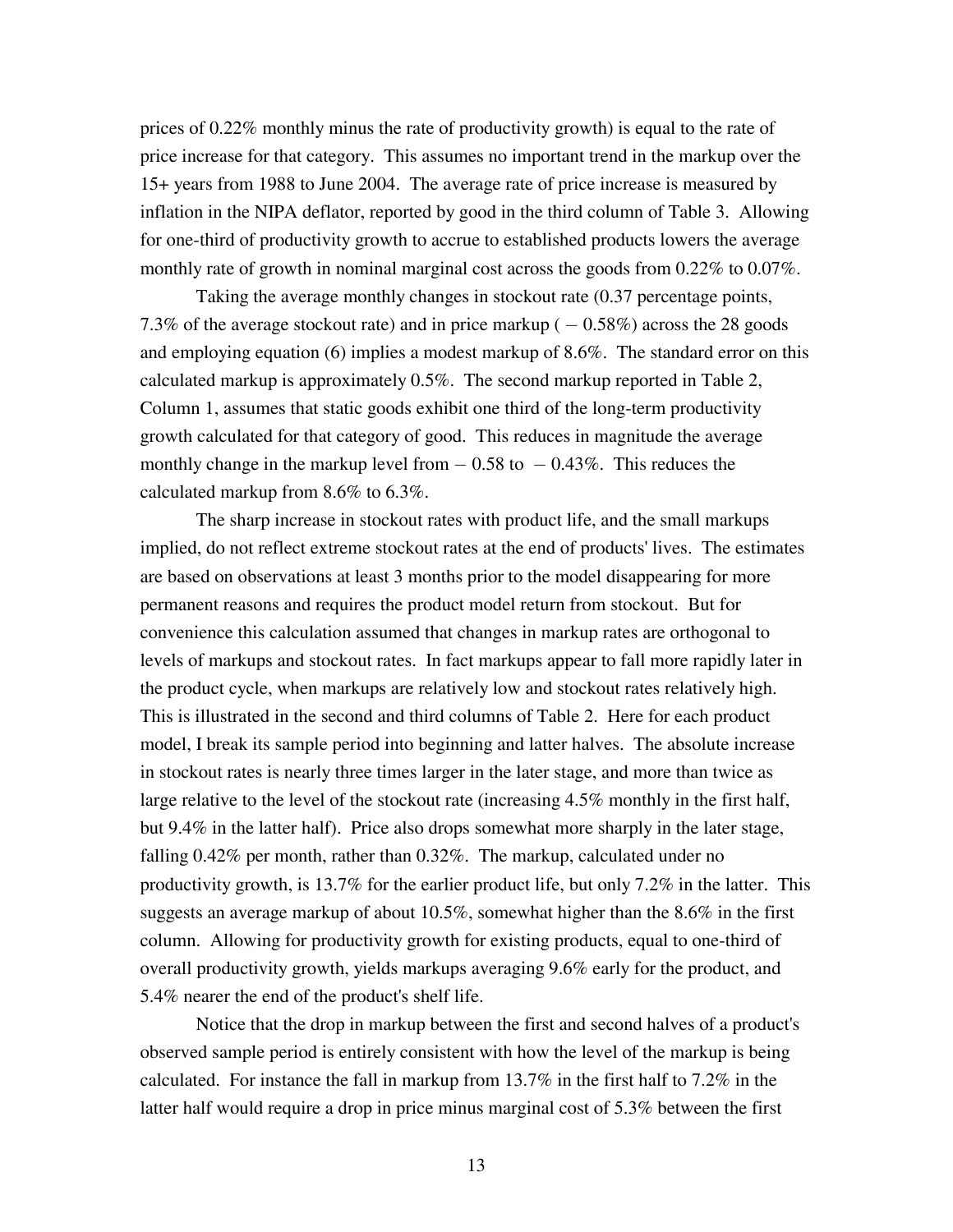and second halves. The average aging between the two halves is 8.9 months. With price falling by 0.58% per month relative to marginal cost, this would generate a drop of  $5.2\%$ over the 8.9 months. This is almost precisely the drop implied (5.3%), independently, by calculating the markups separately for the earlier and later stages of the product lives.

A key simplifying assumption made here is that a stockout results in a lost sale. If we allow for a fraction of sales to be recouped at the posted price, the analysis carries through. Even though the stockout rate exaggerates the frequency of lost sales, the rate of change in the stockout rate captures the rate of change in lost sales.<sup>13</sup>

A bigger concern is if consumers substitute an alternative model by the producer with a different price, where the price departs from that for the stocked out product in a systematic fashion over the product cycle. Suppose that *x* percent of stockouts result in consumers substituting an alternative product from the same brand. And suppose, as an extreme case, that the price of the substituted same-brand product is independent of the product life (and fall in price over the product life) of the stocked out good. Then the calculations above will understate the markup by a factor of  $x$ . But is important to recognize that a significant fraction for  $x$  is not consistent with the *changes* in the markup calculated between the first and second halves of a product's sample period, reported in Columns 2 and 3 of Table 2. As an example, suppose x equals one half. Then the markups reported in Table 2 are biased down by half. But if we double the reported markups, this would imply a fall in the markup from 27.4% to 14.2% over the brief period, averaging 8.9 months, between a product's first and second halves of its sample period. Even allowing for no productivity growth, this would require that products fall in price by more than one percent per month, which is extremely counterfactual. More generally, requiring consistency of the *change* in the markup over the product life with the observed fall in product price makes it difficult to rationalize markups much greater on average than 10 percent.<sup>14</sup>

<sup>&</sup>lt;sup>13</sup> Alternatively, suppose that consumers make multiple searches. An effective stockout corresponds not to the event of a stockout at one retailer, but when a consumer stops searching for the product. Note, however, that this suggests that effective stockout rates are even more responsive to changes in markups. As an illustration, suppose that consumers are willing to search two time for the product and that stockout probabilities are independent across these searches. Then the probability of an effective stockout would be measured by the outlet-probability squared. This implies the percent change in effective stockout rates (the left side of equation (6)), would be double what I have reported. In terms of equation (6), this would cut the calculated markup by half.

<sup>14</sup> Several papers (e.g., Morrison, 1992, Norrbin, 1993, Basu and Fernald, 1997) employing methods based on examining productivity patterns or estimating cost functions also arrive at markups in the range of 5 and 15 percent.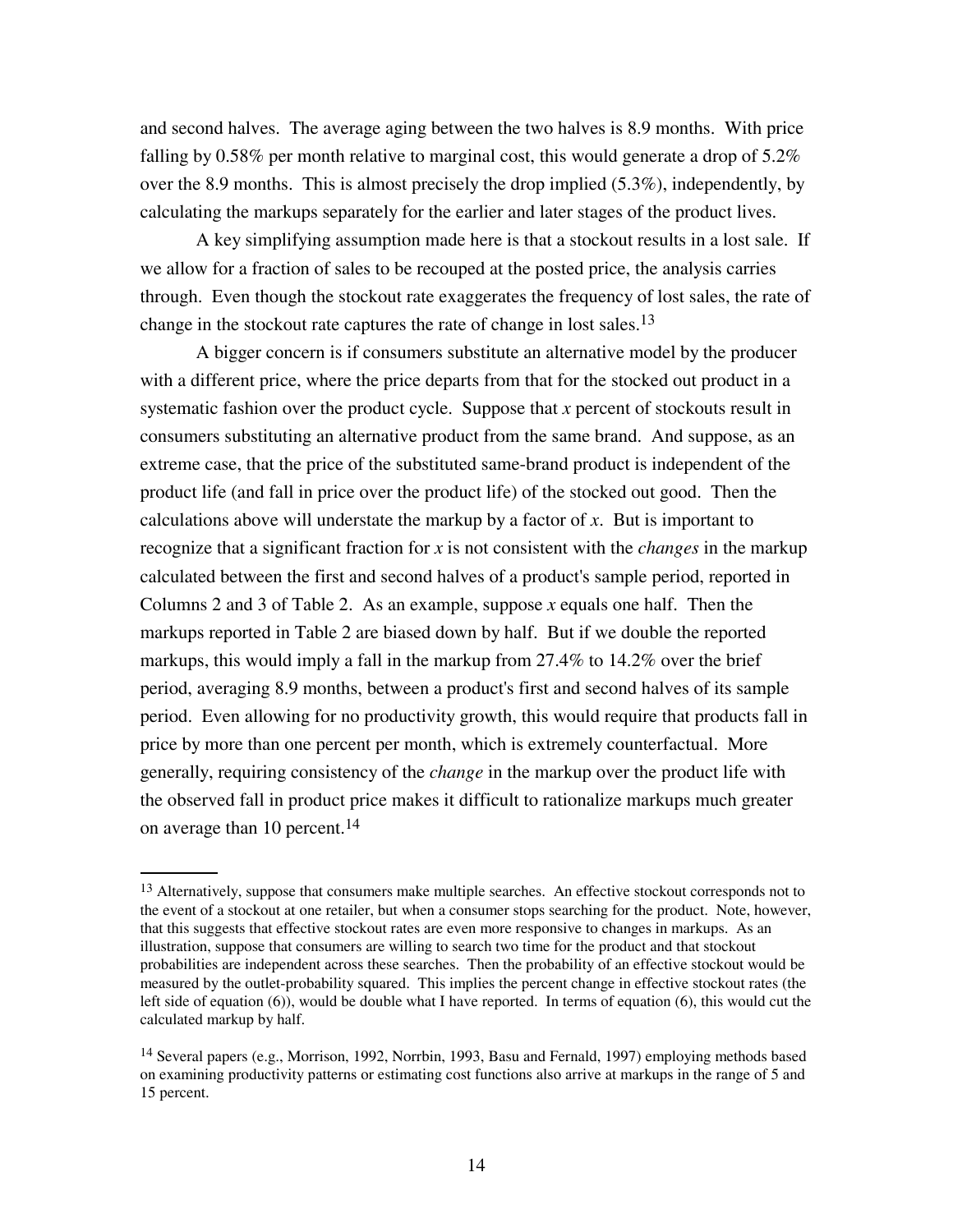The results in Table 2 use data aggregated across goods. Table 3 presents results separately across the 28 goods categories. The first column reports the average monthly change in stockout rate as product life ages. The average change is positive for 27 of the 28 categories. This change is statistically significant with a p-value below 0.05 for 15 of the categories. The next column reports the average monthly change in nominal price as shelf life ages. Price falls on average for 25 of the 28 categories, and for two of the remaining three categories the average increase is very close to zero. The declines in dollar price is statistically significant with a p-value below 0.05 for 21 of the categories.

Markups calculated separately by good appear in the final column of Table 3. For the most part the markups are reasonably low. Using a common rate of growth in marginal cost of 0.22% per month, based on no productivity growth, the median markup (unweighted) across the goods is 6.8%. An exception is the goods' category of audio disks and tapes, which shows a markup of infinity, and computer software and accessories, which shows a markup of 163%. (The median standard errror for the markups across the goods is about  $2\%$ , but the standard error for the markup for these goods is considerably larger.) These markups for software, video equipment, and computers are probably biased up, as the assumption of no productivity growth in these products, once it reaches the market, is probably unreasonable. The second markup reported in Table 3 assumes that static goods exhibit one third of the long-term productivity growth calculated for that category of good. The median calculated markup across the goods falls from 6.8% to 6.0%. The calculated markups are considerably smaller for computers, computer software and accessories, and video equipment.<sup>15</sup>

These calculations take the rapid rise in stockout rates over the product life as evidence against high markup rates. The related point I wish to stress is that, based on the product life, stockout rates are quite responsive to markup changes.

## 4. Cyclical Fluctuations in Stockouts

Figure 1 graphs monthly stockout rates, combining all the durables, for January 1988 to February 2004. (Individual stockout rates for the 63 ELI categories are aggregated monthly, weighting each ELI by its 1997 expenditure share.) As before, stockouts are based on observations at least three months prior to the product being

<sup>&</sup>lt;sup>15</sup> It should be kept in mind that combining all calculating a single markup, as opposed to breaking it into early and late stages for the product, probably understates somewhat the average markup for most goods.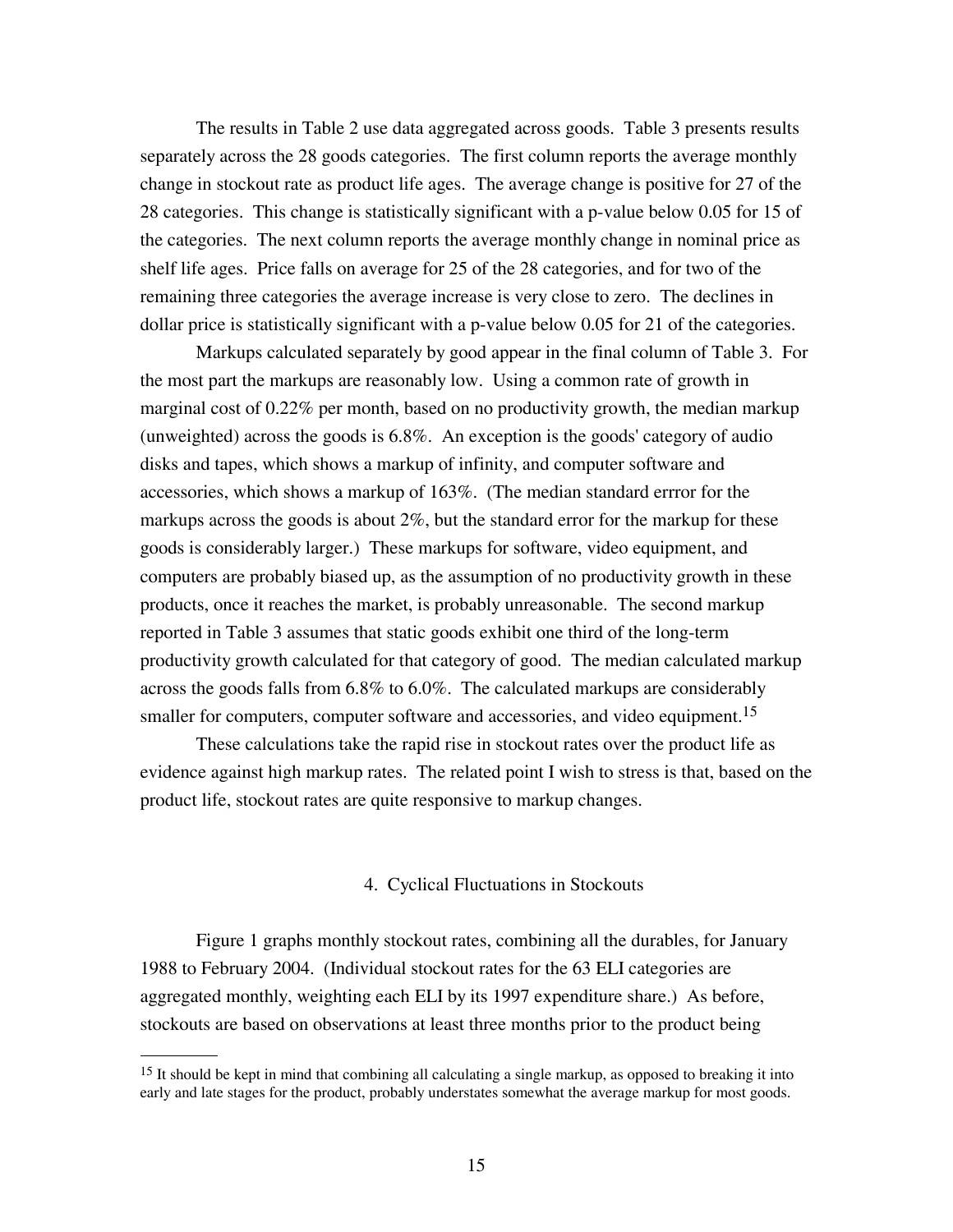permanently unavailable and must subsequently return. (Also the last four months of the sample are cut off.) The stockout rate is seasonally adjusted.<sup>16</sup> The figure plots stockout rates both excluding and including computers and equipment. There are spikes in stockout rates for computers in a couple of months, particularly July 2001. For the remainder of this section, when aggregating I focus on the series excluding computer equipment. But all statements below about persistence and cyclicality of stockout rates go through quite closely if stockout rates for computers and equipment are included.

Stockout rates show very little persistence. Figure 1 shows a clear increase in stockout rates over the sample period. It equals 4.6% during the first half of the sample; 6.1% for the second half. This creates the semblance of persistence in the stockout series; it exhibits autocorrelations of 0.46 at one month and 0.42 at four months. If low frequency movements are removed, taking out a Hodrick-Prescott trend, this persistence is eliminated. The autocorrelation is 0.11 and 0.05 respectively at lags of one and four months. (By contrast, these autocorrelations in hours in durable goods manufacturing are still 0.84 and 0.5 after removing an HP trend.) When I disaggregate to the good category, stockout rates still show little persistence. By contrast, there is important persistence in stockouts for a product at the level of a retail outlet. Conditional on observing no stockout for a product at an outlet in the current month, the frequency of stockouts two months later is only 4.3 percent. But conditional on a stockout this month, the frequency of a stockout again for that product 2 months later is 25.0 percent.

Figure 2 plots the stockout rate (without computers) together with HP-filtered aggregate hours in durable-goods manufacturing. The index of hours is taken from series generated by the BLS from the Current Employment Survey. Note that durable-goods manufacturing is much broader than the consumer durables represented in the stockout rates. Below I also consider narrower measures based on real consumption of these durables.

The stockout rates are very acyclical. Table 4, Column 1, reports the results from regressing the stockout rate, HP filtered, on HP-filtered hours lagged one month. (This allows for the possibility that the information set when choosing stock available in month  $t$  does not include hours in  $t$ . But results are virtually the same if lagged hours are replaced with current.) The estimated relationship to stockouts is zero, and estimated

<sup>&</sup>lt;sup>16</sup> The most striking seasonal is for January, when stockout rates are 30% above the average for the year (6.8% compared to 5.2%). Stockout rates are about 10% below normal in May and 15% below normal in November.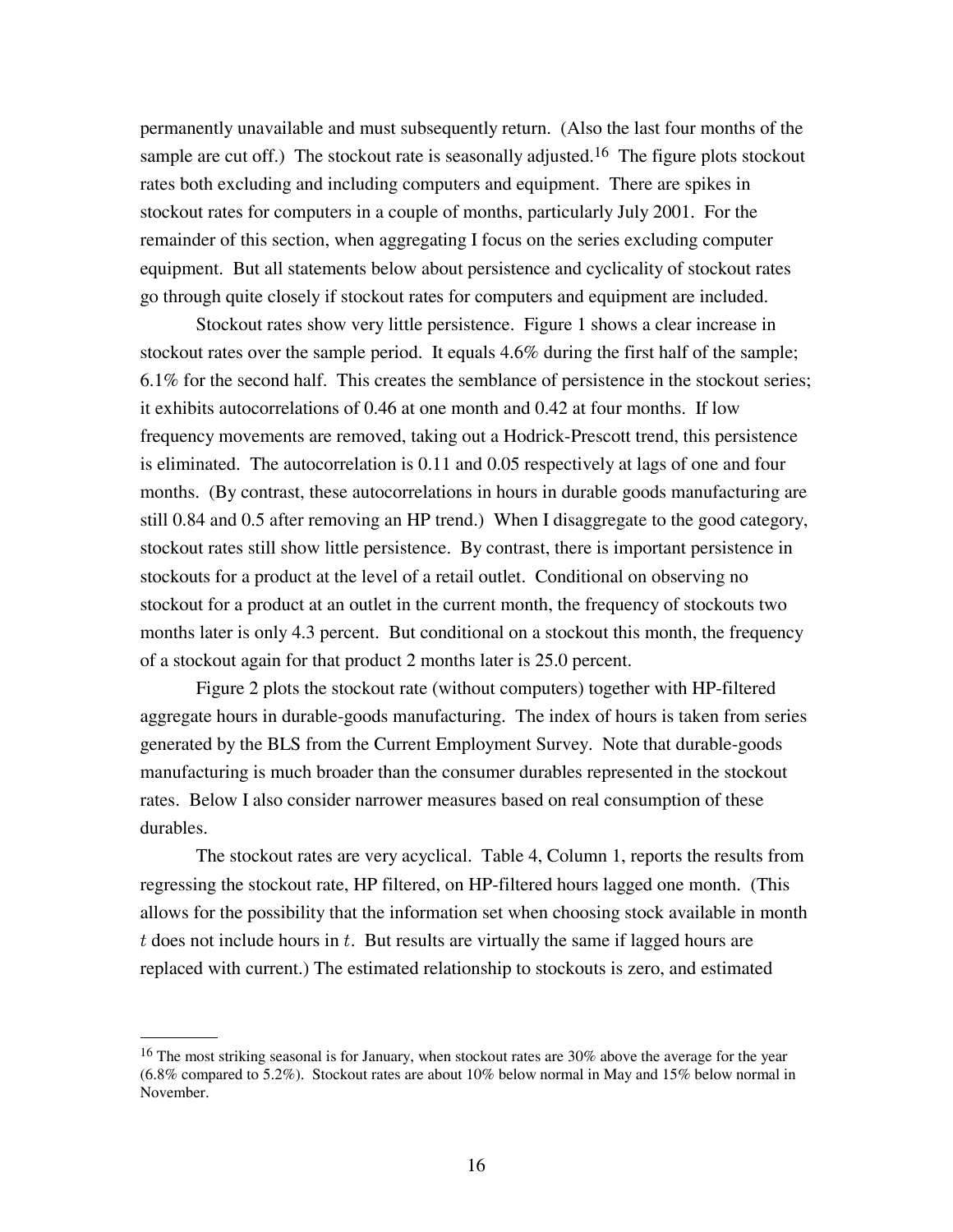reasonably precisely. Stockouts are also acyclical if we judge the cycle by the rate of increase in hours, or workweeks.17

The relationship between stockout rates for the 27 goods, excluding computers, and real expenditure on these durable goods (HP filtered) are given in the second column of Table 3. Monthly real expenditures for these goods are taken from the NIPA accounts, personal consumption expenditures by detailed category. Given sales are not determined at the time of production, I project the stockout rates on real expenditures lagged by one month. The results show a negative relationship between last month's real expenditure and this month's stockout rate. The stockout rate and aggregated real expenditure on the 27 durables is plotted in Figure 3. There are persistent movements in real consumption spending, but not in the stockout rate. Finally Column (3) relates the stockout rate to growth rates in the aggregated real expenditure for each of the last two months as well as the level of (HP-filtered) real consumption 3 months prior. Stockouts do not increase even with recent high growth in expenditures.

These results do not exploit the different cyclical patterns in stockout rates or consumption expenditures across the goods categories. Table 5 presents results separately by goods category. The first column defines the cycle by aggregate movements in hours in durable goods manufacturing. No category shows procyclical stockouts with the cycle defined this way. The second column looks at HP-filtered real expenditure, lagged one month. For the most part, stockout rates appear to show little cyclical pattern.

The lack of persistence or clear cyclicality in stockout rates may suggest that markups exhibit little persistent or cyclical movements. But this is dependent on knowing the cyclical behavior of intertemporal movements in marginal cost. For instance, if marginal cost rises rapidly, relative to the real interest rate, in boom times, this could imply an acyclical stockout rate even if markups are countercyclical.

Under a constant markup, the combination  $\Theta_t = \Gamma_t m + \ln(\frac{\beta_{t-1} p_t}{p_{t-1}})$  should have a constant expectation (combining equations (3) and (4)). The latter term is just the negative of a good's own real interest rate. The weighted aggregate of this real interest rate across the 27 goods (excluding computers) is presented in Figure 4 together with the aggregated stockout rate. The real interest rate is based on the one-month commercial paper rate (source is Federal Reserve Board) and each good's NIPA rate of price inflation. The figure, more precisely, presents the expectation of the real interest rate based on six lagged values of the real rate, the current commercial paper rate, and six lags of inflation

<sup>&</sup>lt;sup>17</sup> The estimated coefficient for the rate of growth in hours it is  $-.075$  (.057); and for the one-month lagged workweek it is  $-.107$  (.068).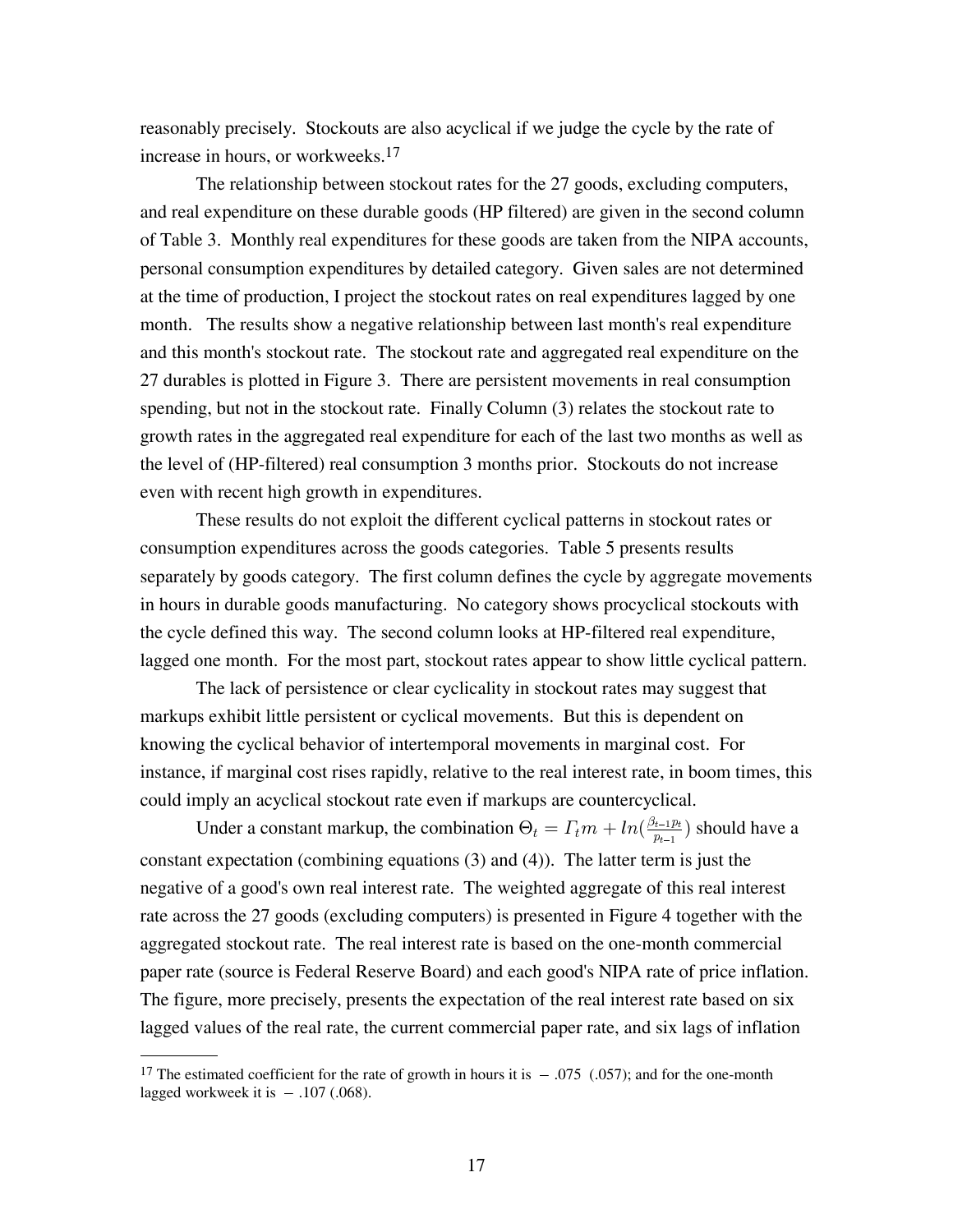rates and is annualized for the figure. This measure of the real interest rate is actually procyclical. A one percent increase in aggregate hours in durable good manufacturing is associated with an increase in the real interest rate of .045% (with standard error .011%).

Figure 5 considers further the evidence for a constant expected markup. The combination  $\Theta_t$ , which should be *i.i.d.* under the constant markup conjecture and rational expectations, is plotted for two values of the markup, 10 percent and 50 percent. The evidence from Section 2 is suggestive of a value of 10 percent, or perhaps even less. With a 50 percent markup, the combination  $\Theta_t$  inherits much of the behavior of the stockout time-series. In particular, it trends up over time, with a mean value of 2.30% in the second half of the sample, compared to 1.82% in the first half. Without filtering, it displays one and four month autocorrelations of 0.39 and 0.34. With a markup of only 10 percent stockout probabilities play a smaller role, relative to real-interest rate considerations, in the inventory decision, and so have less impact on  $\Theta_t$ . The series for  $\Theta_t$  under the lower markup shows no trend over the sample, equaling  $-0.01\%$  in the first half and 0.001% in the second. It shows little persistence, even without filtering, displaying one and four month autocorrelations of 0.12 and 0.18.

The cyclicality of the combination  $\Theta_t = \Gamma_t m + \ln(\frac{\beta_{t-1} p_t}{p_{t-1}})$ , under a 10 percent markup, is presented in Table 6.  $\Theta_t$ , largely inheriting the (opposite) behavior of the real interest rate, is counter cyclical. From Column 1, a one-percent increase in aggregate hours from two months prior is associated with a decrease of 0.050 percent in  $\Theta_t$  (with standard error  $0.012$  percent).<sup>18</sup> Defining the cycle by real expenditure for the  $27$ durables, Column 2, provides a similar picture: A one-percent increase in real expenditure two months prior is associated with a decrease of 0.043 percent in  $\Theta_t$  (with standard error 0.013 percent). The third column breaks real expenditure into its recent growth and value 4 months prior.  $\Theta_t$  continues to appear counter cyclical.

The counter cyclical pattern in  $\Theta_t$  shown in Table 6 constitutes a mild rejection of a constant markup. Notice that to create an error in the first-order condition (3) that is *i.i.d.* would require deviating in the direction of a pro cyclical markup. Thus this is further evidence against the presumption of a counter cyclical markup.

<sup>&</sup>lt;sup>18</sup> I lag hours and consumption one additional month, as it is not clear hours or consumption at  $t-1$  are available at the time of determining period  $(t - 1)$ 's stock available.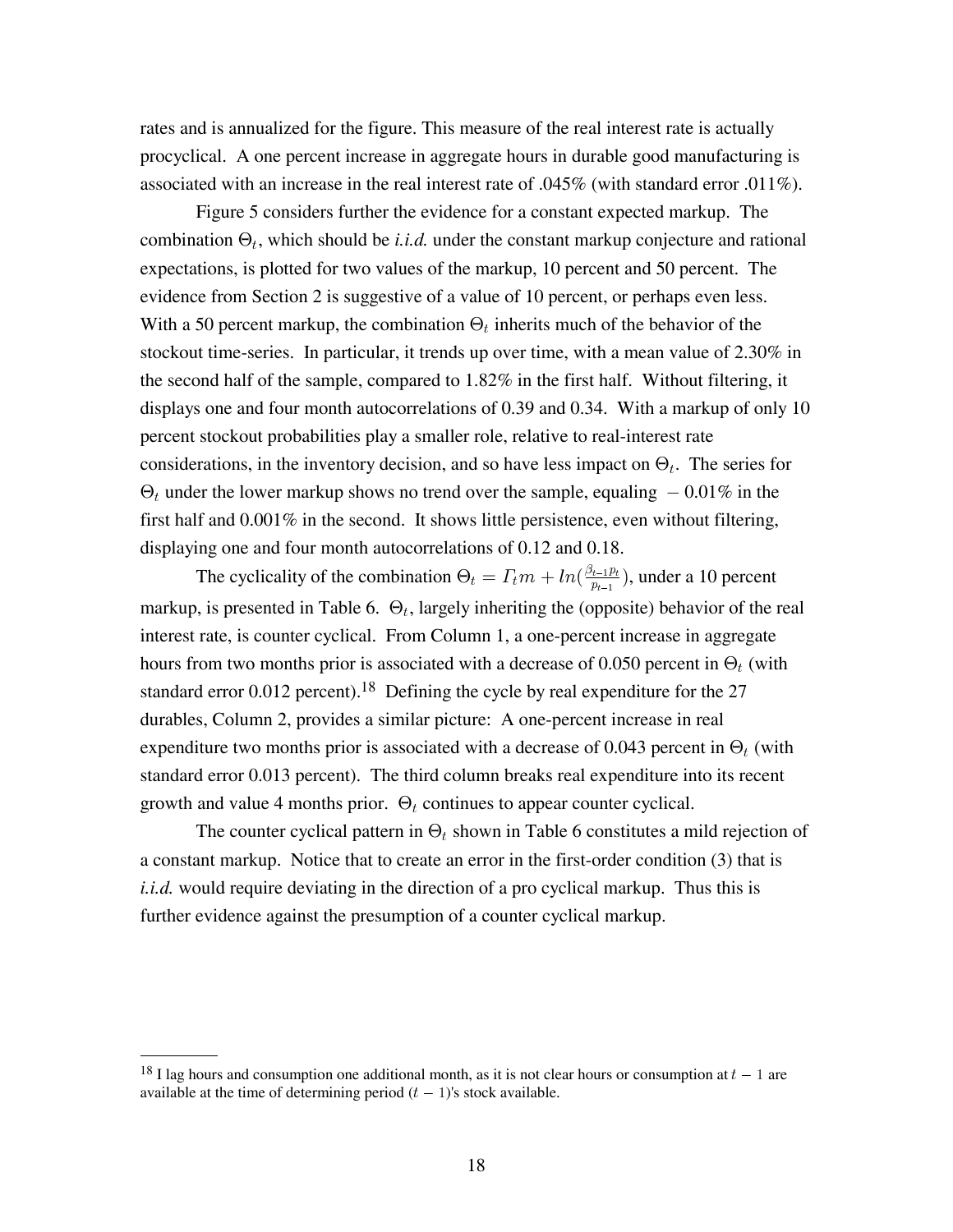## 5. Price Responses to Stockouts

The data show a lack of cyclical movements or even important persistent movements in the stockouts. This holds at the good category as well as for all goods aggregated. This raises the question of how the market responds to a positive innovation in stockouts such as to eliminate a persistent increase. One possibility is that stockouts reflect very transitory surprises in sales. But the persistence in sales makes this unlikely. Other possibilities are some combination of increases in prices or production. In this, very preliminary, section I examine how prices respond to stockouts.

Table 7 reports how price paths surrounding stockouts systematically differ from observations without stockouts. The first row reports a regression of the rate of price change from four months prior on whether a stockout occurs at the observation two months before. Examining the change in price after a stockout is confounded by the fact that, conditional on a stockout, a price is typically not collected. So the label impact after a stockout is somewhat misleading. This would only be true if the price observed two months prior to the stockout is a good indicator of the price at stockout. I find that observing a stockout is associated with a slightly greater rate of price increase over the four month period. It is associated with both more frequent price increases (by 2.0%) and price cuts (by 1.0%). It is also associated with price changes of greater magnitude.

More clear cut is the behavior of prices over the period preceding a stockout. Price increases by 1.1% less prior to a stockout. Prices are nearly 3% more likely to have been cut and, conditional on a cut, are decreased by 4% more. Price increases are a little less likely prior to a stockout; but, conditional on occurring are larger than typical prior to no stockout.

Based on Table 7, the evidence is mixed on whether stockouts should be viewed as accompanying price increases or decreases. The rate of price increase from month  $t-4$  to t is very slightly positively related to the event of a stockout at month  $t-2$ , with an impact of 0.19% (standard error of 0.10%). But if we take a slightly longer window, from  $t - 6$  to t, the impact of a stockout at  $t - 2$  is slightly negative, equaling  $-0.24\%$ (with standard error of 0.12%).

There is little evidence that stockouts primarily reflect price stickiness. Among all products for which price data is available at months  $t-4$  and  $t-2$ , the average (weighted) stockout rate is 4.3%. For those with no price changes between months  $t-4$ to t, the rate is slightly lower, equaling 4.2%. It equals  $3.7\%$  for those exhibiting price increases from  $t - 4$  and  $t - 2$ ; it equals 5.3% for those exhibiting price decreases. If we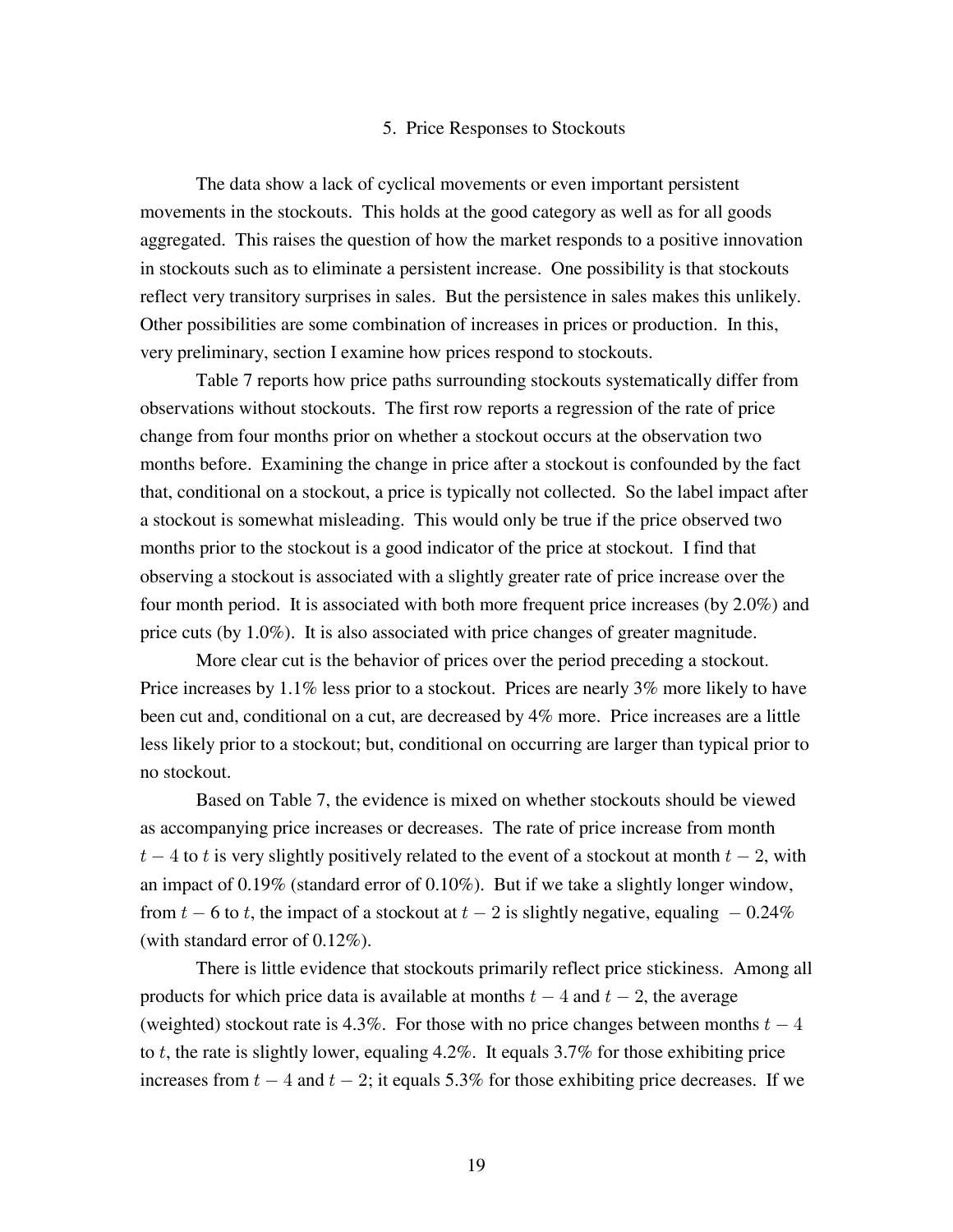take a longer view, from months  $t - 6$  to t, the picture is similar. Products with no price change show a stockout rate of 4.1% compared to an overall rate of 4.2%.

## 6. Conclusions

Price markups over marginal cost are difficult to measure because the marginal allocative wage is arguably not observed. This difficulty is exacerbated if one wants to measure cyclical variations in marginal cost and the markup. I propose an alternative measure based on observing the behavior of stockouts. In a simple model of producing to stock, with a stockout constraint, stockout bear a clear and important relationship to the price markup.

I find that the behavior of stockouts over a durable goods shelf life requires relatively small markups--on the order of 10 percent or less. This conclusion appears robust to a number of generalizations on the ultimate cost to a seller from stocking out.

Stockouts, for the past 17 years, are extremely acyclical. This suggests markups have been acyclical. This runs directly counter explanations for the strong cyclicality of employment based on countercyclical price markups, including New-Keynesian and Old-Keynesian sticky-price models. The behavior of stockouts appears to contradict findings by Bils and Kahn (2000). There we found that countercyclical markups were required to explain the persistent countercyclical behavior of inventory-sales ratios in a number of manufacturing industries. That paper considered a very different set of goods and, for the most part, a much earlier time period than here. Kahn, McConnell, and Gabriel Perez-Quiroz (2002) show that there has been a striking fall in the volatility of the inventorysales ratio beginning with the mid 1980's. Given the data on stockouts begins only in 1988, this may play an important role in reconciling these disparate results. One possibility is that the cyclicality of price markups, and perhaps price stickiness, has declined since the early 1980's. But to draw this conclusion would require much more supporting evidence.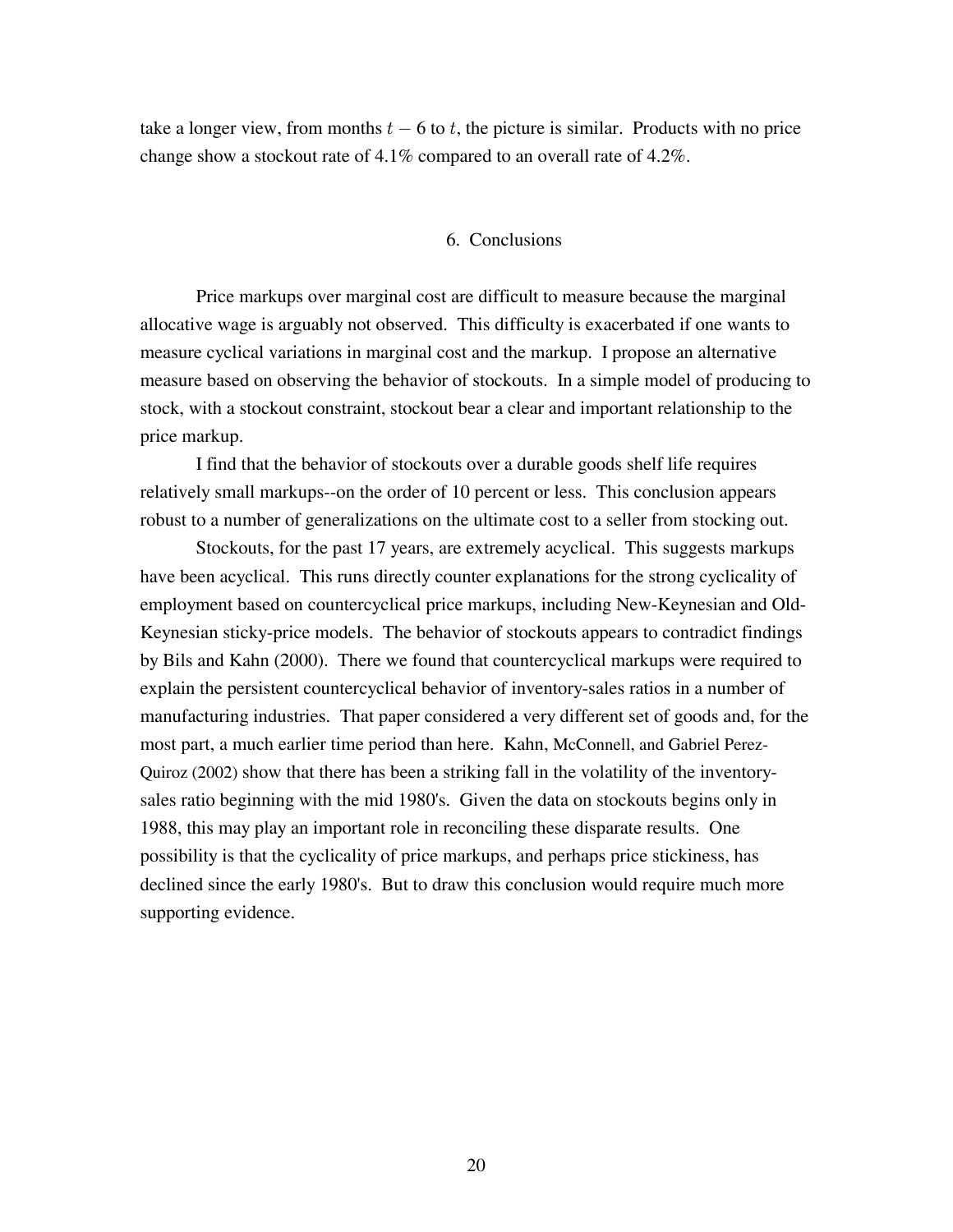#### References

- Abraham, Katherine and John Haltiwanger (1995), "Real Wages and the Business Cycle," *Journal of Economic Literature*, 33, 1215-1264.
- Aguirregabiria, Victor (2003), "Strategic Stockouts in Supermarkets," manuscript, Boston University.
- Basu, Susanto and John Fernald, (1997), "Returns to Scale in U.S. Manufacturing: Estimates and Implications," 105, 249-283. *Journal of Political Economy*
- Bils, Mark and James A. Kahn (2000), "What Inventory Behavior Tells Us about Business Cycles?" American Economic Review 90, 458-481.
- Campo, K., E. Gijsbrechts, and P. Nisol (2003), "The Impact of Retailer Stockouts on Whether, How Much, and What to Buy," *International Journal of Research in Marketing* 20, 273-286.
- Christiano, Lawrence, Martin Eichenbaum, and Charles Evans (2003), "Nominal Rigidities and the Effects of a Shock to Monetary Policy," manuscript, Northwestern University.
- Emmelhainz, M., J. Stock, and L. Emmelhainz (1991), "Consumer Responses to Retail Stockouts," *Journal of Retailing* 67, 138-147.
- Fitzsimons, G. (2000), "Consumer Response to Stockouts," *Journal of Consumer Research* 27, 249-266.
- Galeotti, Marzio, Louis J. Maccini, and Fabio Schiantarelli (2002), "Inventories, Employment, and Hours," manuscript, Johns Hopkins University.
- Gali, Jordi, Mark Gertler, Lopez-Salido (2002), "Markups, Gaps, and the Welfare Costs of Business Cycle Fluctuations," NBER Working Paper 8850.
- Goodfriend, Marvin and Robert G. King (1997), "The New Keynsian Neoclassical Synthesis and the Role of Monetary Policy," *NBER Macroeconomics Annual* 12, 233-283.
- Hall, Robert E. (1997), "Macroeconomic Fluctuations and the Allocation of Time," *Journal of Labor Economics* 15, S223-S250.
- Kahn, James A. (1987), "Inventories and the Volatility of Production." *American Economic Review*, 77, 667-79.
- Kahn, James A. (1992), "Why is Production more Volatile than Sales? Theory and Evidence on the Stockout-Avoidance Motive for Inventory Holding." Quarterly Journal of Economics, 107, 481-510.
- Kahn, James A., Margaret M. McConnell and Gabriel Perez-Quiroz (2002), "On the Causes of the Increased Stability of the U.S. Economy," Federal Reserve Bank of New York *Economic Policy Review*, v.8, May 2002, 183-202.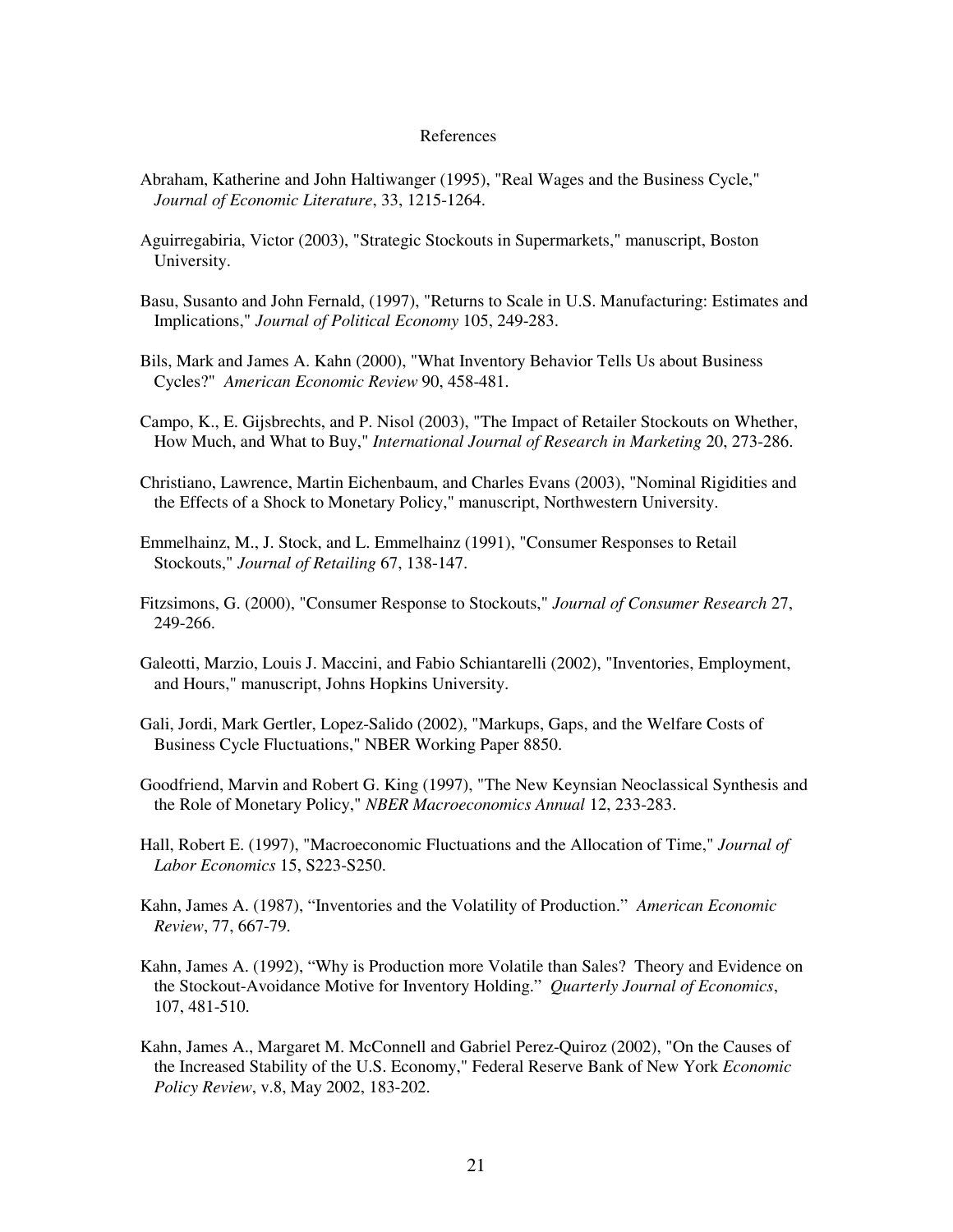- Kashyap, Anil and David W. Wilcox (1993), "Production and Inventory Control at the General Motors Corporation in the 1920's and 1930's," *American Economic Review*, 83, 383-401.
- Krane, Spencer D. and Steven N. Braun (1991), "Production Smoothing Evidence from Physical Product Data." *Journal of Political Economy*, 99, 558-581.
- Morrison, Catherine J., (1992), "Markups in U.S. and Japanese Manufacturing: A Short-run Econometric Approach," Journal of Business and Economic Statistics, 10, 51-63.
- Norrbin, S., (1993), "The Relation Between Price and Marginal Cost in U.S. Industry: A Contradiction," Journal of Political Economy, 101, 1149-1164.
- Pindyck, Robert S. (1994), "Inventories and the Short-Run Dynamics of Commodity Prices," *Rand Journal of Economics*, 25, 141-159.
- Ramey, Valerie A. (1991), "Non-Convex Costs and the Behavior of Inventories." *Journal of Political Economy*, 99, 306-334.
- Rotemberg, Julio J. and Michael Woodford (1999), "The Cyclical Behavior of Prices and Costs." In *Handbook of Macroeconomics*, North-Holland: Elsevier Science Publishers B.V., North Holland Press.
- Rotemberg, Julio J. and Lawrence H. Summers (1990), "Inflexible Prices and Procyclical Productivity," *Quarterly Journal of Economics*, 105, 851-874.
- Sbordone, Argia, M. (2001), "An Optimizing Model of Wage and Price Dynamics," manuscript, Rutgers University.
- Taylor, John B. (1999), "Staggered Price and Wage Setting in Macroeconomics" chapter 15 in *Handbook of Macroeconomics*, Volume 1B, John B. Taylor and Michael Woodford, eds., Elsevier, New York.
- Thurlow, Peter H. (1993), *Essays on the Macroeconomic Implications of Inventory Behavior*. Ph.D. dissertation, University of Toronto.
- U.S. Department of Labor (1997), *BLS Handbook of Methods*, Bulletin 2490, U.S. Government Printing Office.
- West, Kenneth D. (1990), "The Sources of Fluctuations in Aggregate Inventories and GNP." *Quarterly Journal of Economics*, 105, 939-971.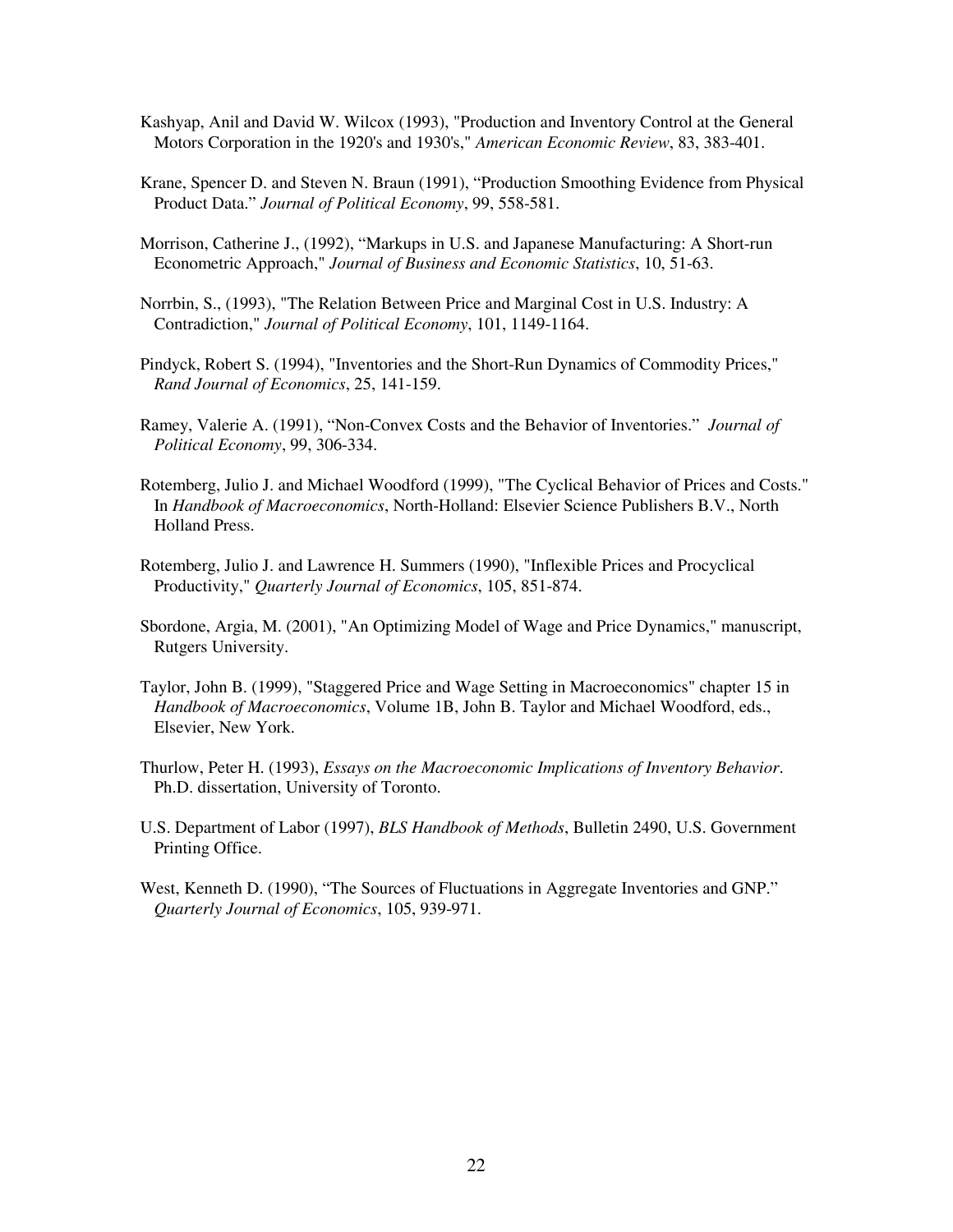| <b>NIPA Good</b>                       | Obs     | <b>Expend</b><br><b>Share</b> | <b>Stockout</b><br>rate |
|----------------------------------------|---------|-------------------------------|-------------------------|
| Tires                                  | 64,158  | .290                          | 0.7                     |
| Vehicle accessories & parts            | 58,171  | .260                          | 1.3                     |
| Furniture, mattresses & springs        | 103,222 | 1.184                         | 3.8                     |
| Major household appliances             | 35,885  | .271                          | 3.5                     |
| Small electric appliances              | 33,697  | .241                          | 6.7                     |
| China, glassware, tableware & utensils | 44,478  | .177                          | 4.5                     |
| Televisions                            | 28,300  | .269                          | 4.7                     |
| Video equipment and media              | 23,921  | .230                          | 6.4                     |
| Audio equipment                        | 20,185  | .162                          | 4.8                     |
| Audio disks & tapes                    | 18,636  | .179                          | 5.3                     |
| Musical instruments                    | 17,387  | .064                          | 3.4                     |
| Computers & equipment                  | 6034    | .488                          | 7.9                     |
| Software                               | 10,075  | .067                          | 5.0                     |
| Floor coverings                        | 17,373  | .095                          | 1.8                     |
| Clocks, lamps, & furnishings           | 35,406  | .336                          | 5.1                     |
| Window treatments                      | 20,224  | .095                          | 3.2                     |
| Writing equipment                      | 3479    | .018                          | 4.5                     |
| Tools, hardware & supplies             | 33,560  | .200                          | 3.3                     |
| Outdoor equipment $&$ supplies         | 11,776  | .145                          | 5.2                     |
| Sporting equipment                     | 50,582  | .319                          | 8.0                     |
| Photography equipment                  | 10,579  | .042                          | 4.2                     |
| <b>Bicycles</b>                        | 6010    | .047                          | 5.5                     |
| Pleasure boats                         | 16,846  | .227                          | 7.1                     |
| Jewelry & Watches                      | 93,512  | .470                          | 10.7                    |
| Luggage                                | 8189    | .034                          | 10.2                    |
| Semidurable house furnishings          | 34,116  | .259                          | 6.0                     |
| Medical goods                          | 7972    | .021                          | 4.2                     |
| Toys, dolls & games                    | 33,130  | .409                          | 6.8                     |
| All                                    | 847,493 | 6.602                         | 5.2                     |

Table 1: Stockout rates by Durable Good

Data: *CPI Commodities and Services Survey*.

Stockout rate (and # observations) is for 3+ months prior to being permanently or seasonally unavailable.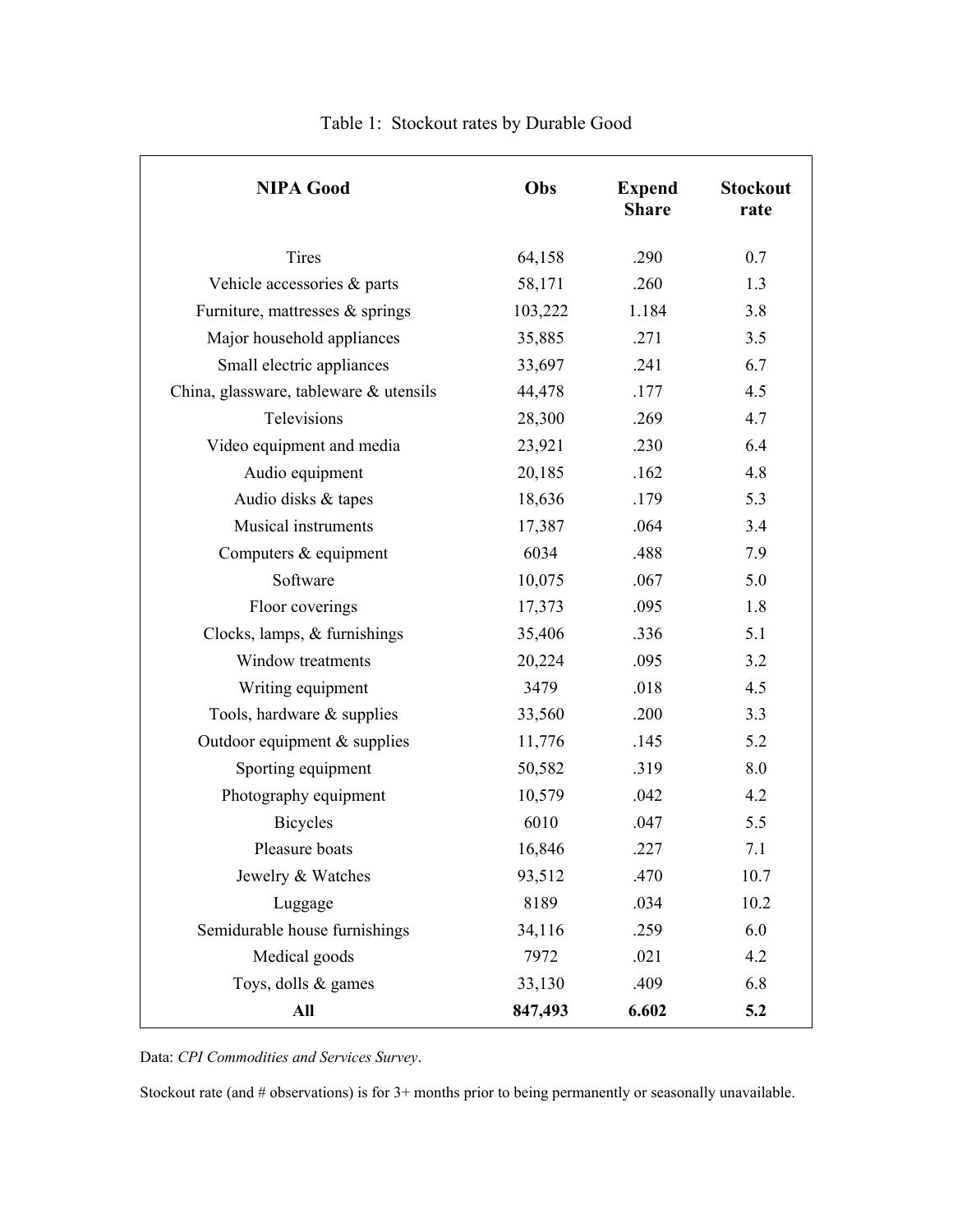|                            | Over Product's | Over 1st half of | Over $2^{nd}$ half of |
|----------------------------|----------------|------------------|-----------------------|
|                            | Whole Sample   | Product's Sample | Product's Sample      |
| Average stockout rate      | 5.00           | 4.26             | 5.70                  |
|                            | (.020)         | (.026)           | (.030)                |
| Monthly change             | 0.37           | 0.19             | 0.54                  |
| in stockout rate           | (.020)         | (.027)           | (.030)                |
| Rate of change             | 7.3%           | 4.5%             | 9.4%                  |
| in stockout rate           | (0.39)         | (0.64)           | (0.50)                |
| Monthly rate of            | $-0.36$        | $-0.32$          | $-0.42$               |
| change in price            | (.008)         | (.011)           | (.012)                |
| Markup with no             | 8.6%           | 13.7%            | 7.2%                  |
| productivity growth        | (0.51)         | (2.24)           | (0.43)                |
| Markup with productivity   | 6.3%           | 9.6%             | 5.4%                  |
| growth pass through of 1/3 | (0.38)         | (1.53)           | (0.33)                |
| Observations               | 732,047        | 358,862          | 373,185               |

## Table 2: Shelf-life Changes in Stockout rates and Prices With Implied Markup

Data: *CPI Commodities and Services Survey*.

Observations are for 3+ months prior to being more permanently unavailable.

\*The first markup assumes no productivity growth--yields a monthly growth rate of marginal cost of .215% (from wage-growth .2974%, materials prices .0740%, with respective costs shares of .632 and .368). The second markup assumes a productivity pass through of 1/3; marginal cost grows at .07% per month.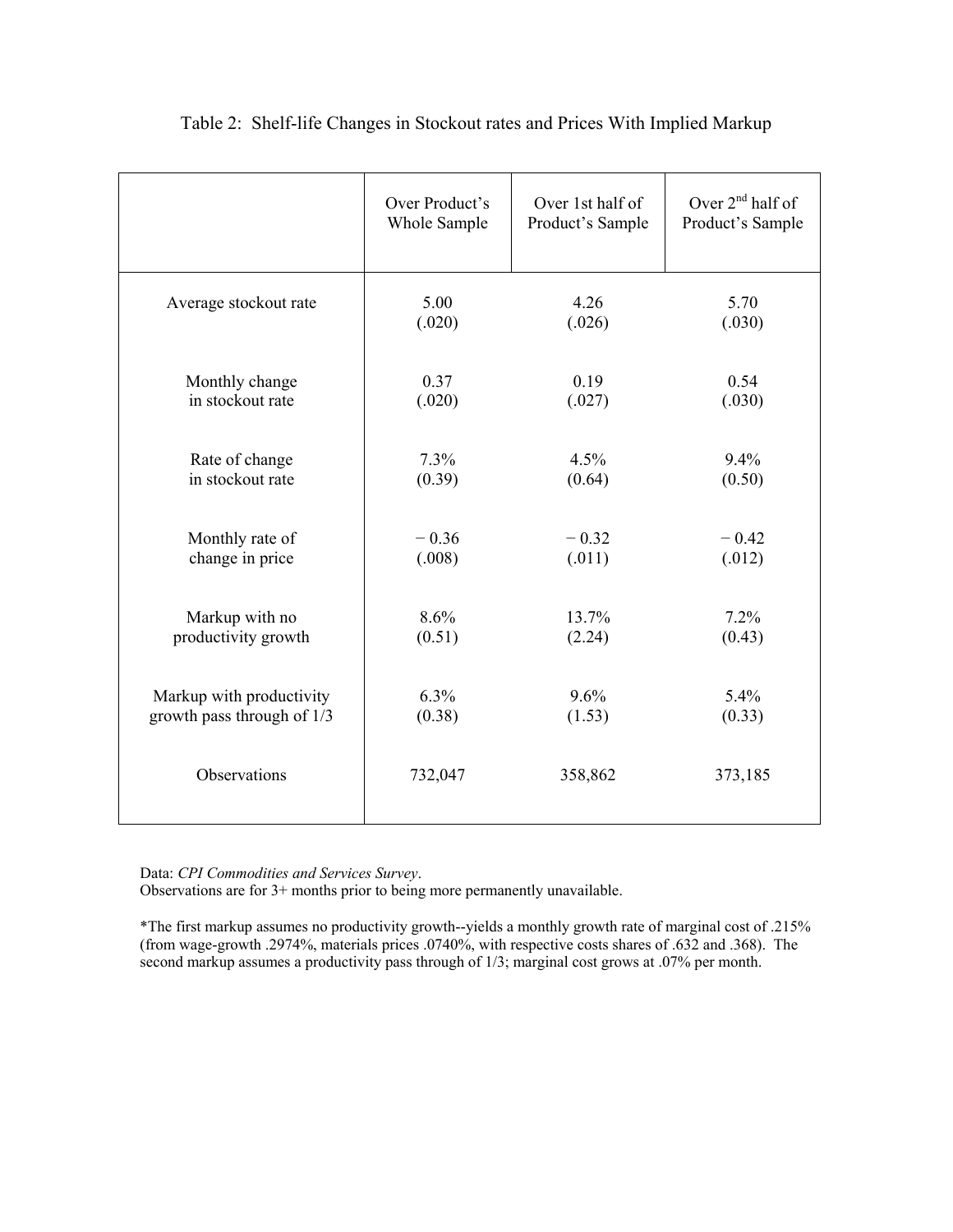| <b>NIPA Good</b>                      | $\Delta$ Stockout<br>With age | $\Delta p/p$<br>With age | Good's<br>average<br>$\Delta p/p$ | <b>Implied</b><br>markups |
|---------------------------------------|-------------------------------|--------------------------|-----------------------------------|---------------------------|
| <b>Tires</b>                          | .02(.05)                      | $-.02(.02)$              | .02                               | $8.2 / 5.8\%$             |
| Vehicle accessories & parts           | .05(.06)                      | $-.03(.02)$              | .04                               | 6.8 / 5.1                 |
| Furniture, mattresses $&$ springs     | .23(.05)                      | $-.13(.02)$              | .03                               | 5.3/4.4                   |
| Major household appliances            | .22(.08)                      | $-.19(.02)$              | $-.05$                            | 5.8 / 4.5                 |
| Small electric appliances             | .16(.11)                      | $-.38(.03)$              | $-.22$                            | 29/20                     |
| China, glassware, tableware, utensils | .14(.09)                      | $-.09(.04)$              | $-.05$                            | 10/7                      |
| Televisions                           | .60(.11)                      | $-.67(.03)$              | $-.52$                            | 6.7/4.7                   |
| Video equipment and media             | .52(.15)                      | $-1.00$ (.04)            | $-.84$                            | 17.2 / 11.6               |
| Audio equipment                       | .60(0.13)                     | $-.67(.04)$              | $-.22$                            | 7.3/6.0                   |
| Audio disks & tapes                   | $-.09(.15)$                   | $-.05(.05)$              | .02                               | X                         |
| Musical instruments                   | .15(.11)                      | .02(.03)                 | .02                               | 4.4 / 2.9                 |
| Computers & equipment                 | 1.06(.30)                     | $-1.60(.09)$             | $-2.24$                           | 14.4 / 7.4                |
| Software & accessories                | .06(.19)                      | $-.60(.08)$              | $-1.35$                           | 163.2 / 28.4              |
| Floor coverings                       | .13(0.08)                     | $-.01(.04)$              | .14                               | 2.9/2.5                   |
| Clocks, lamps, & furnishings          | .20(.10)                      | $-.42(.04)$              | $-.17$                            | 17.5 / 13.5               |
| Window treatments                     | .31(.09)                      | $-.13(.07)$              | $-.09$                            | 3.2 / 2.2                 |
| Writing equipment                     | .36(.31)                      | $-.33(.08)$              | .43                               | 6.8/7.7                   |
| Tools, hardware & supplies            | .04(.09)                      | $-.003(.02)$             | $-.03$                            | 20.6 / 11.8               |
| Outdoor equipment & supplies          | .43(.17)                      | $-.20(.04)$              | $-.02$                            | 4.8 / 3.9                 |
| Sporting equipment                    | .62(.09)                      | $-.30(.03)$              | $-.06$                            | 6.7 / 5.5                 |
| Photography equipment                 | .22(.16)                      | $-.41(.04)$              | $-.21$                            | 12.3 / 9.2                |
| <b>Bicycles</b>                       | .23(.26)                      | $-.43(.06)$              | .10                               | 17.7/16.5                 |
| Pleasure boats                        | .69(.12)                      | .02(.02)                 | .09                               | 18.5 / 14.6               |
| Jewelry & Watches                     | .68(.07)                      | $-.32(.04)$              | $-.005$                           | 7.7/6.6                   |
| Luggage                               | 1.17(0.26)                    | $-.55(.13)$              | $-.07$                            | 6.7 / 5.7                 |
| Semidurable house furnishings         | .67(.10)                      | $-.33(.06)$              | $-.12$                            | 4.8 / 3.8                 |
| Medical goods                         | .66(.18)                      | .14(.04)                 | .17                               | 6.0 / 4.8                 |
| Toys, dolls & games                   | .11(.12)                      | $-.31(.03)$              | $-.18$                            | 42.7 / 28.8               |

Table 3: Product-life Changes in Stockout rates and Prices by Durable Good

Data: *CPI Commodities and Services Survey*.

Observations are for 3+ months prior to being more permanently unavailable.

\*The first markup assumes no productivity growth--yields a monthly growth rate of marginal cost of .215%; the second a productivity pass through of 1/3--marginal cost grows at .07% per month.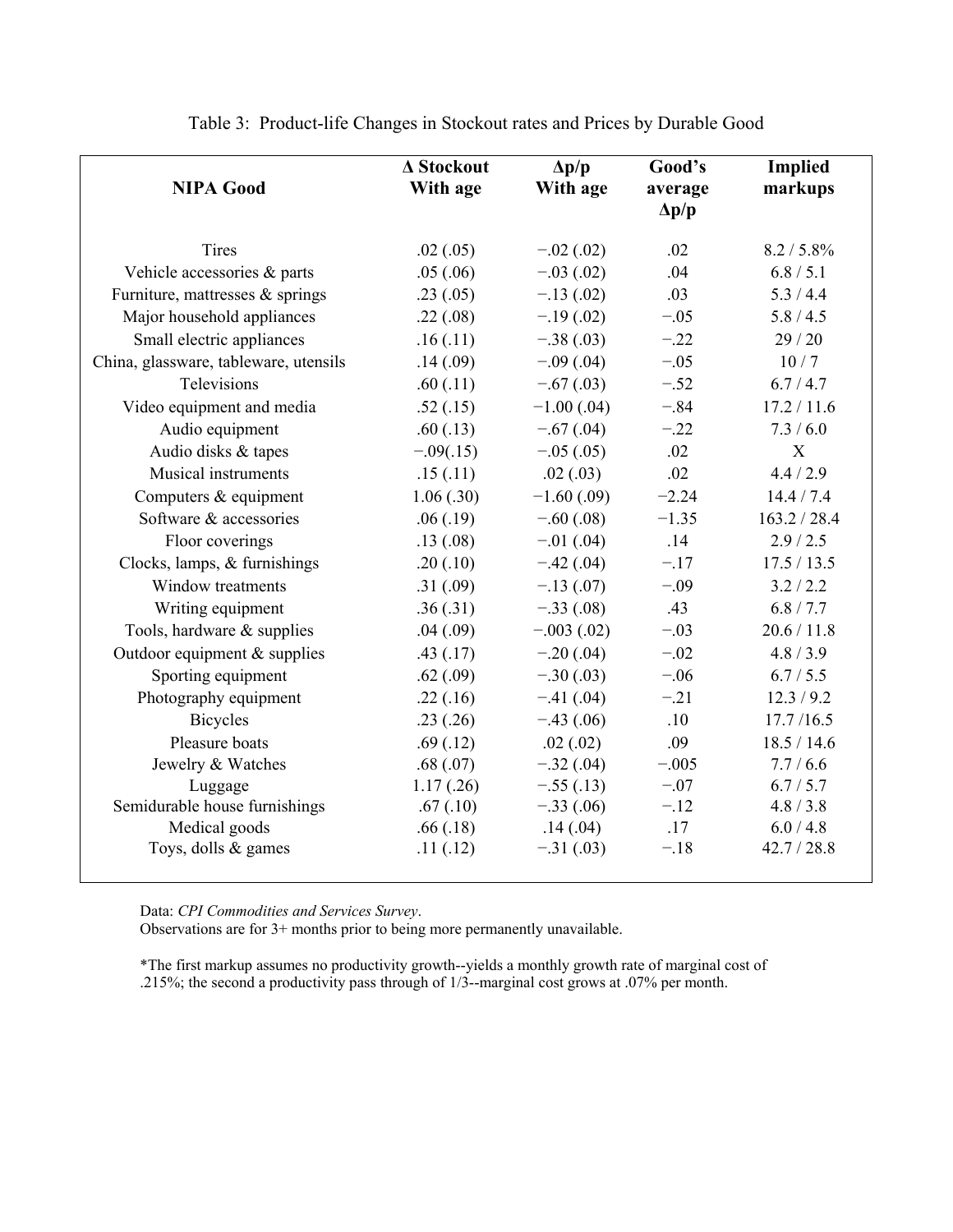|                               | (1)               | (2)               | (3)               |
|-------------------------------|-------------------|-------------------|-------------------|
| Hours $(t-1)$                 | $-.020$<br>(.034) |                   |                   |
| Consumption (t-1)             |                   | $-.086$<br>(.036) |                   |
| Growth in consumption $(t-1)$ |                   |                   | $-.046$<br>(.061) |
| Growth in consumption $(t-2)$ |                   |                   | $-.086$<br>(.062) |
| Cnsumption (t-3)              |                   |                   | $-.079$<br>(.039) |
| Adjusted R-squared            | $-.004$           | .024              | .002              |
| Durbin-Watson stat.           | 1.78              | 1.83              | 1.80              |
| Observations                  | 194               | 194               | 194               |

Table 4: Cyclicality of Stockout Rates

Dependent variable is the monthly stockout rate for the durables (excluding computers), seasonally adjusted and HP filtered. Hours are monthly hours in durable goods manufacturing (logged), HP filtered. Consumption is the aggregate of real personal consumption expenditures for the durables (logged, excluding computers), HP filtered.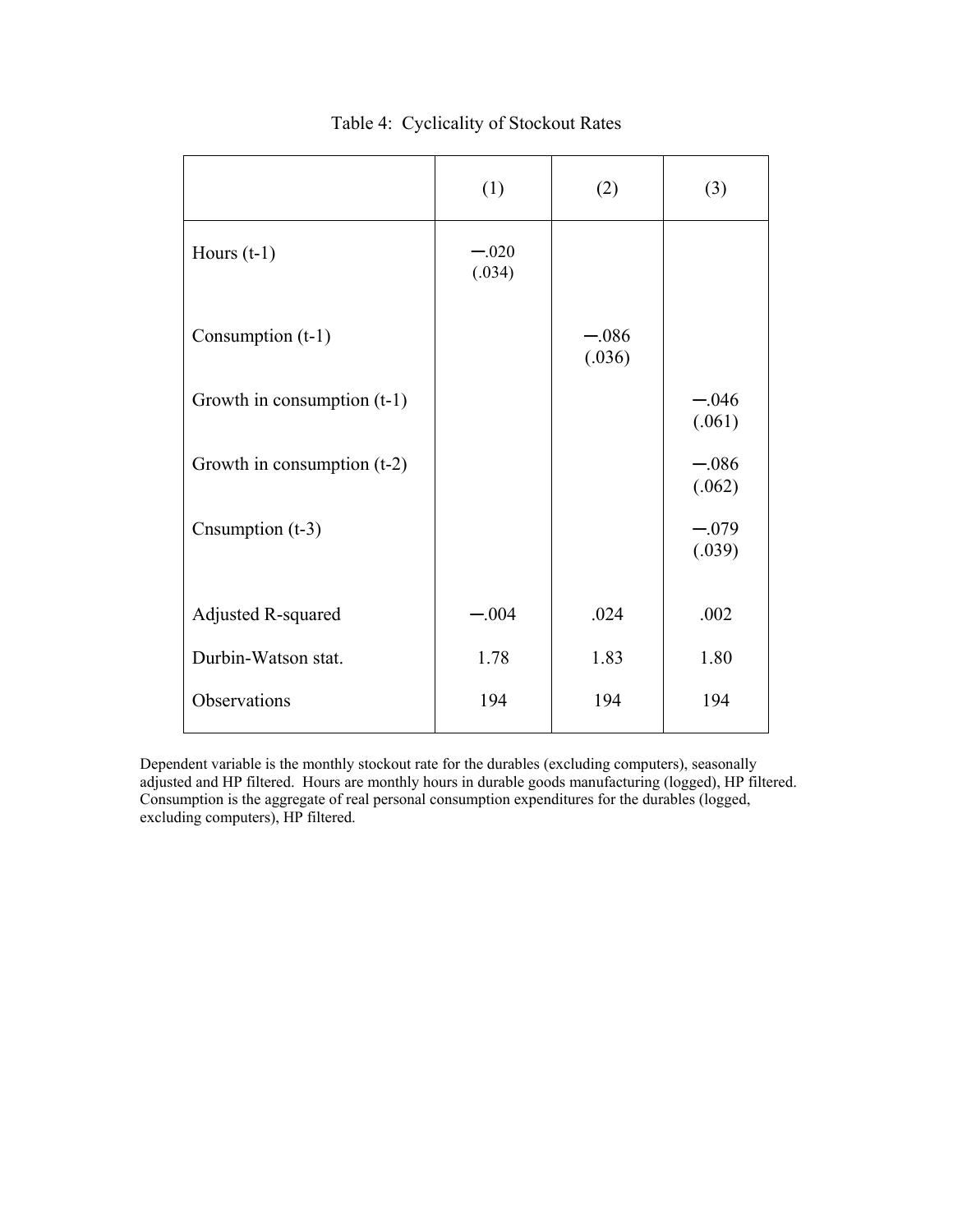|                                       | <b>Cyclical measure</b>           |                                          |  |
|---------------------------------------|-----------------------------------|------------------------------------------|--|
| <b>NIPA Good</b>                      | Aggregate<br><b>Durable Hours</b> | <b>Good's Real</b><br><b>Expenditure</b> |  |
|                                       |                                   |                                          |  |
| <b>Tires</b>                          | $-.02(.02)$                       | $-.02(.02)$                              |  |
| Vehicle accessories & parts           | $-.01(.03)$                       | .001(.03)                                |  |
| Furniture, mattresses $&$ springs     | .04(.06)                          | $-.04(.04)$                              |  |
| Major household appliances            | $-.19(.16)$                       | .22(.13)                                 |  |
| Small electric appliances             | .13(.13)                          | $-.05(.11)$                              |  |
| China, glassware, tableware, utensils | $-.08(.08)$                       | $-.01(.07)$                              |  |
| Televisions                           | .10(.15)                          | .001(.10)                                |  |
| Video equipment and media             | $-.20(.23)$                       | $-.02(.16)$                              |  |
| Audio equipment                       | .13(.11)                          | $-.02(.06)$                              |  |
| Audio disks & tapes                   | $-.11(.11)$                       | $-.05(.08)$                              |  |
| <b>Musical instruments</b>            | $-.06(.10)$                       | $-.02(.04)$                              |  |
| Computers & equipment                 | $-.59(.34)$                       | $-.08(.13)$                              |  |
| Software & accessories                | $-.60(.35)$                       | $-.02(.12)$                              |  |
| Floor coverings                       | .09(.08)                          | .10(.05)                                 |  |
| Clocks, lamps, & furnishings          | $-.05(.10)$                       | .06(.07)                                 |  |
| Window treatments                     | .07(.11)                          | .11(.09)                                 |  |
| Writing equipment                     | $-.53(.29)$                       | .34(.23)                                 |  |
| Tools, hardware & supplies            | .02(.08)                          | .08(.06)                                 |  |
| Outdoor equipment & supplies          | $-.13(.13)$                       | $-.07(.08)$                              |  |
| Sporting equipment                    | $-.05(.08)$                       | .12(0.06)                                |  |
| Photography equipment                 | $-0.35(0.15)$                     | $-.13(.11)$                              |  |
| <b>Bicycles</b>                       | .20(.20)                          | $-.16(.16)$                              |  |
| Pleasure boats                        | .15(.20)                          | .05(.04)                                 |  |
| Jewelry & Watches                     | .33(.26)                          | $-.39(.17)$                              |  |
| Luggage                               | $-.25(.25)$                       | $-.07(.07)$                              |  |
| Semidurable house furnishings         | .06(.08)                          | $-.09(.08)$                              |  |
| Medical goods                         | .10(.17)                          | .10(.17)                                 |  |
| Toys, dolls & games                   | $-.10(.09)$                       | .003(.08)                                |  |

Table 5: Cyclicality of Stockout rates by Durable Good

Dependent variable is the monthly stockout rate, seasonally adjusted and HP filtered. Hours are monthly hours in durable goods manufacturing (logged), HP filtered. Consumption is real personal consumption expenditure for the good (logged), HP filtered.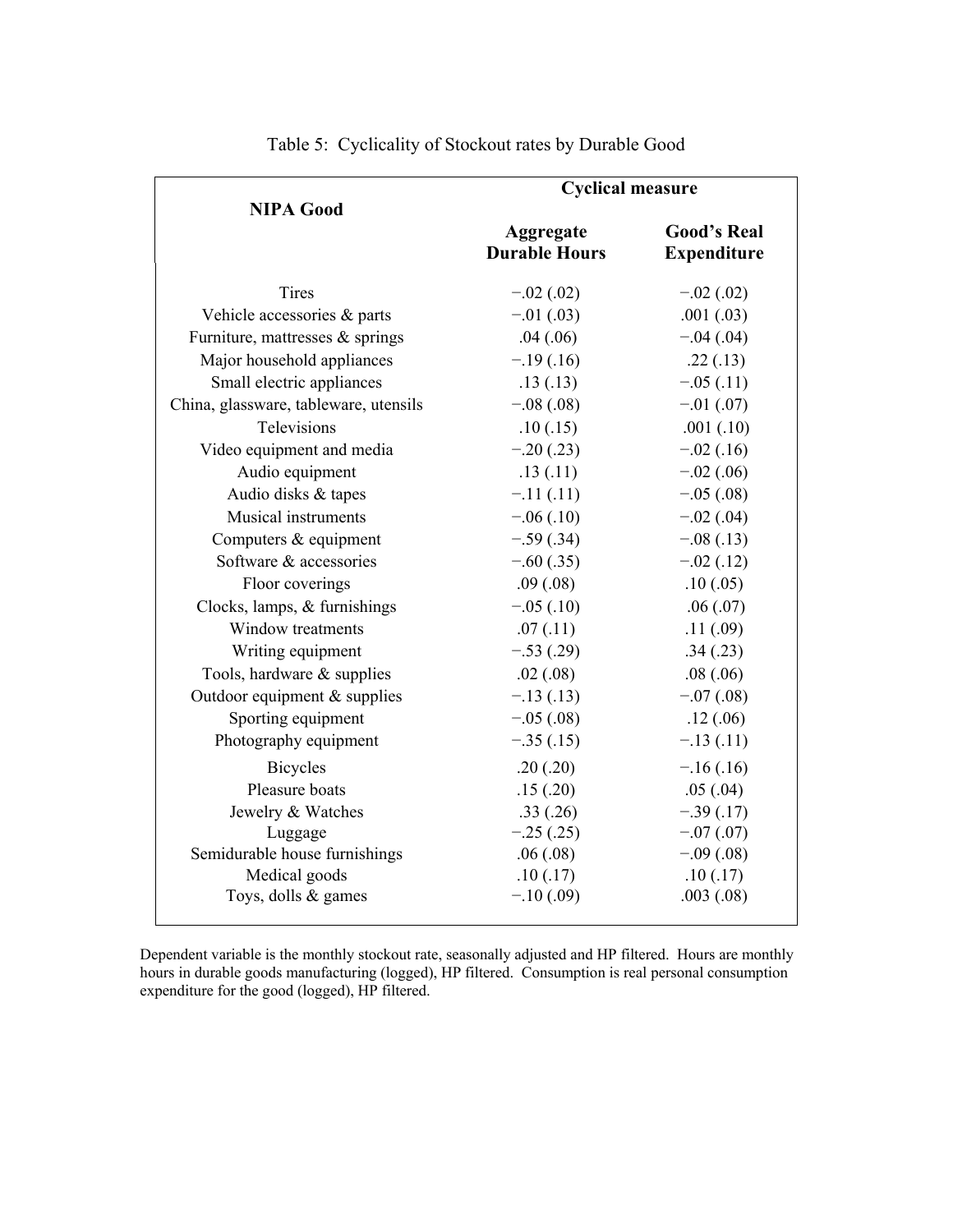|                               | (1)               | (2)               | (3)               |
|-------------------------------|-------------------|-------------------|-------------------|
| Hours $(t-2)$                 | $-.050$<br>(.012) |                   |                   |
| Consumption $(t-2)$           |                   | $-.043$<br>(.013) |                   |
| Growth in consumption (t-2)   |                   |                   | .002<br>(.022)    |
| Growth in consumption $(t-3)$ |                   |                   | .002<br>(.023)    |
| Cnsumption (t-4)              |                   |                   | $-.042$<br>(.014) |
| Adjusted R-squared            | .08               | .05               | .04               |
| Durbin-Watson stat.           | 1.98              | 1.85              | 1.87              |
| Observations                  | 194               | 194               | 194               |

## Table 6: Constant Markup Case--Cyclicality of (Markup) X (Stockout Rate) minus Real Interest Rate

Dependent variable is 10 percent (markup) times the monthly stockout rate minus the reat interest rate, for the durables (excluding computers), seasonally adjusted and HP filtered. Hours are monthly hours in durable goods manufacturing (logged), HP filtered. Consumption is the aggregate of real personal consumption expenditures for the durables (logged, excluding computers), HP filtered.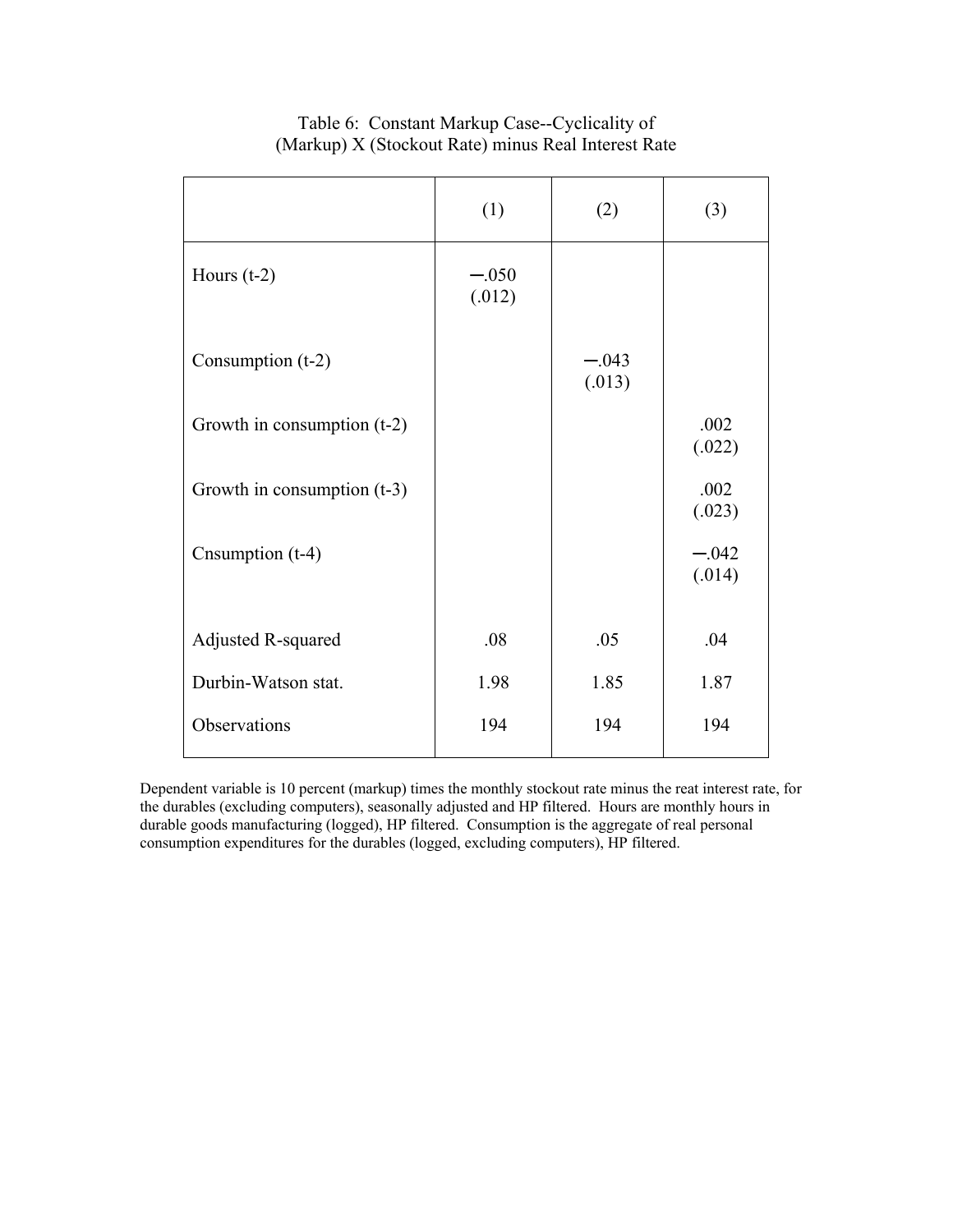|                            | Dependent Variable                |                                      |                                     |                                      |                                                   |
|----------------------------|-----------------------------------|--------------------------------------|-------------------------------------|--------------------------------------|---------------------------------------------------|
|                            | (1)<br>Percent<br>Price<br>Change | (2)<br>Freq. of<br>Price<br>Increase | (3)<br>Size of<br>Price<br>Increase | (4)<br>Freq. of<br>Price<br>Decrease | (5)<br>Size of<br>Price<br>Decrease<br>(absolute) |
| <b>Impact of Stockout</b>  | 0.19                              | 2.03                                 | 2.80                                | 1.01                                 | 2.23                                              |
| On pricing After Stockout  | (.10)                             | (.28)                                | (.25)                               | (.29)                                | (.29)                                             |
| <b>Impact of Stockout</b>  | $-1.11$                           | $-0.78$                              | 1.46                                | 2.90                                 | 4.01                                              |
| On pricing Before Stockout | (.08)                             | (.22)                                | (.28)                               | (.22)                                | (.26)                                             |

## Table 7: Price Changes After and Before Stockouts

For impact after a stockout the dependent variable is the price change (or how it changes) from four months prior; for impact prior to a stockout it is the change from two months prior. Sample includes only observations not stocking out at observation or at the observation 2 months prior. Regressions include controls for the good, year, and monthly season. It also includes months until permanently unavailable. Results for after stockouts are based on 545,584 observations; results for before are based on 550,767.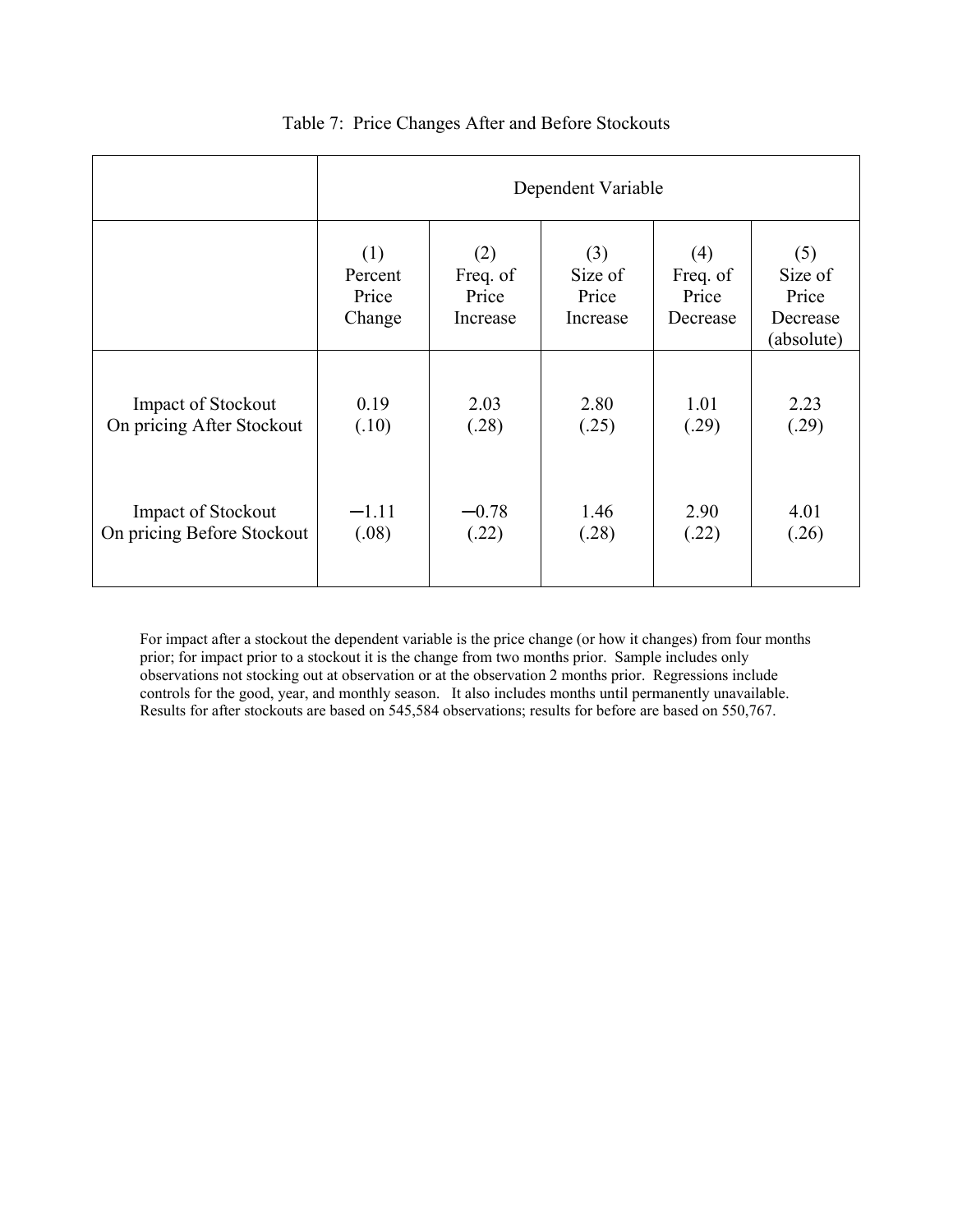Figure 1: Stockout Rates

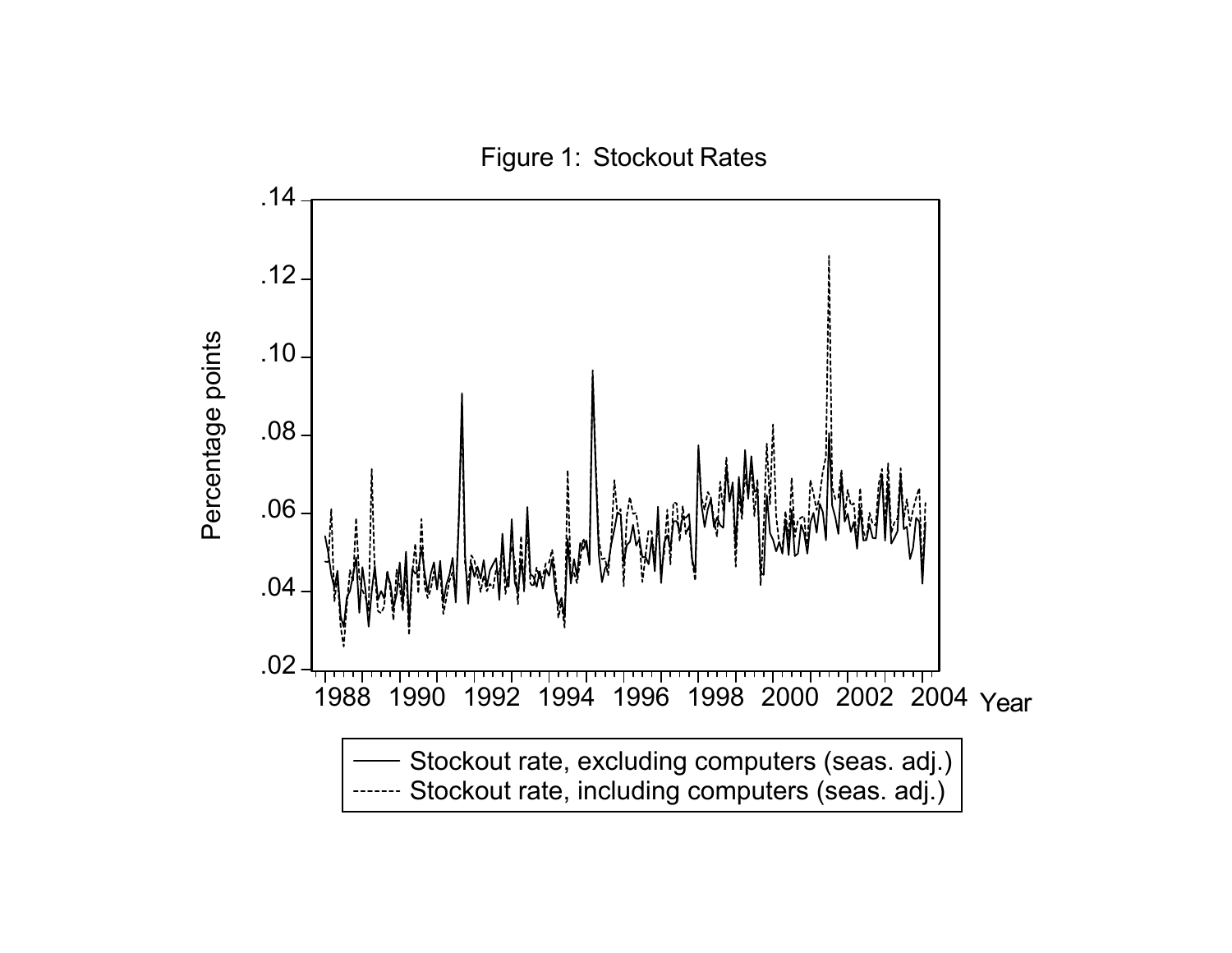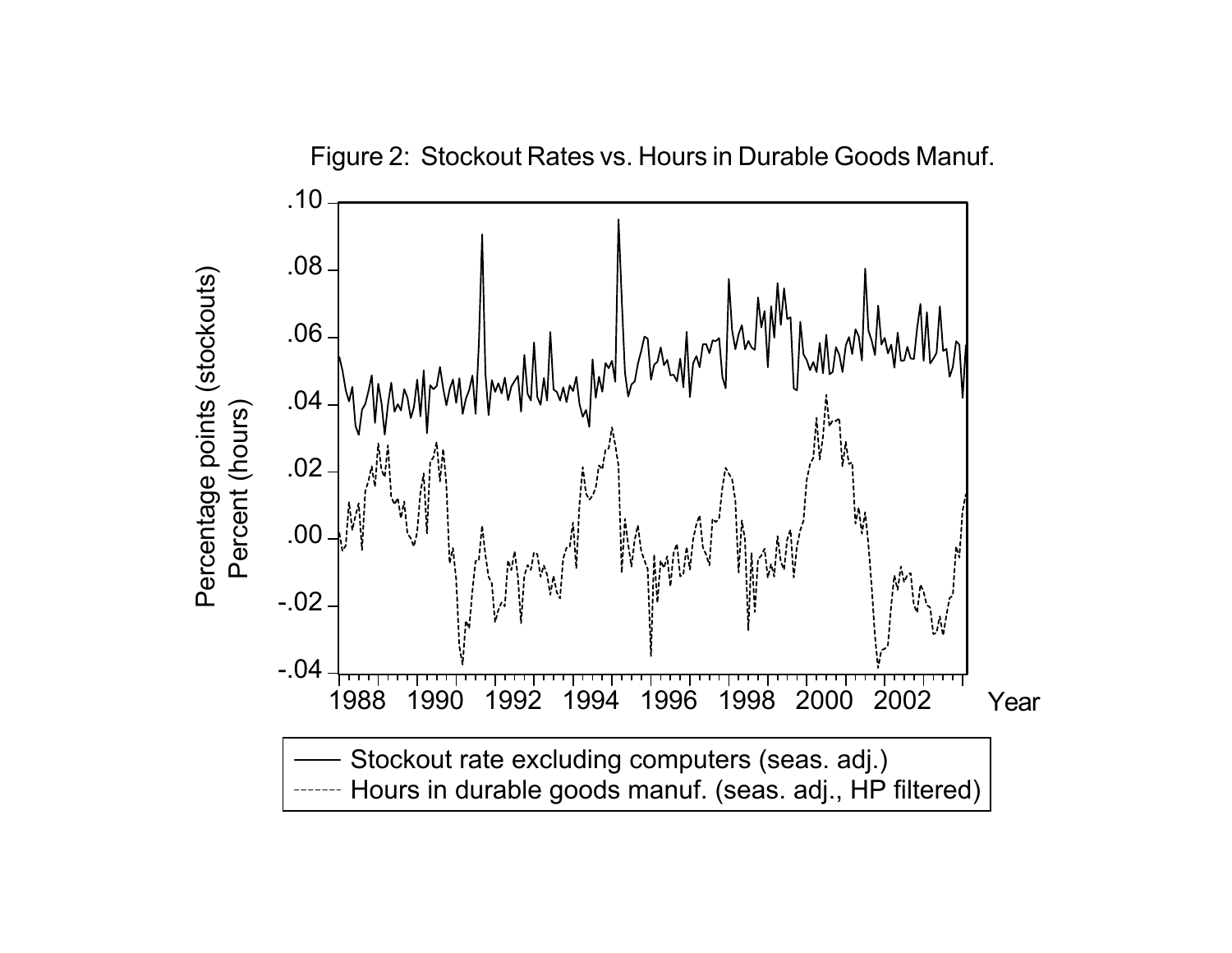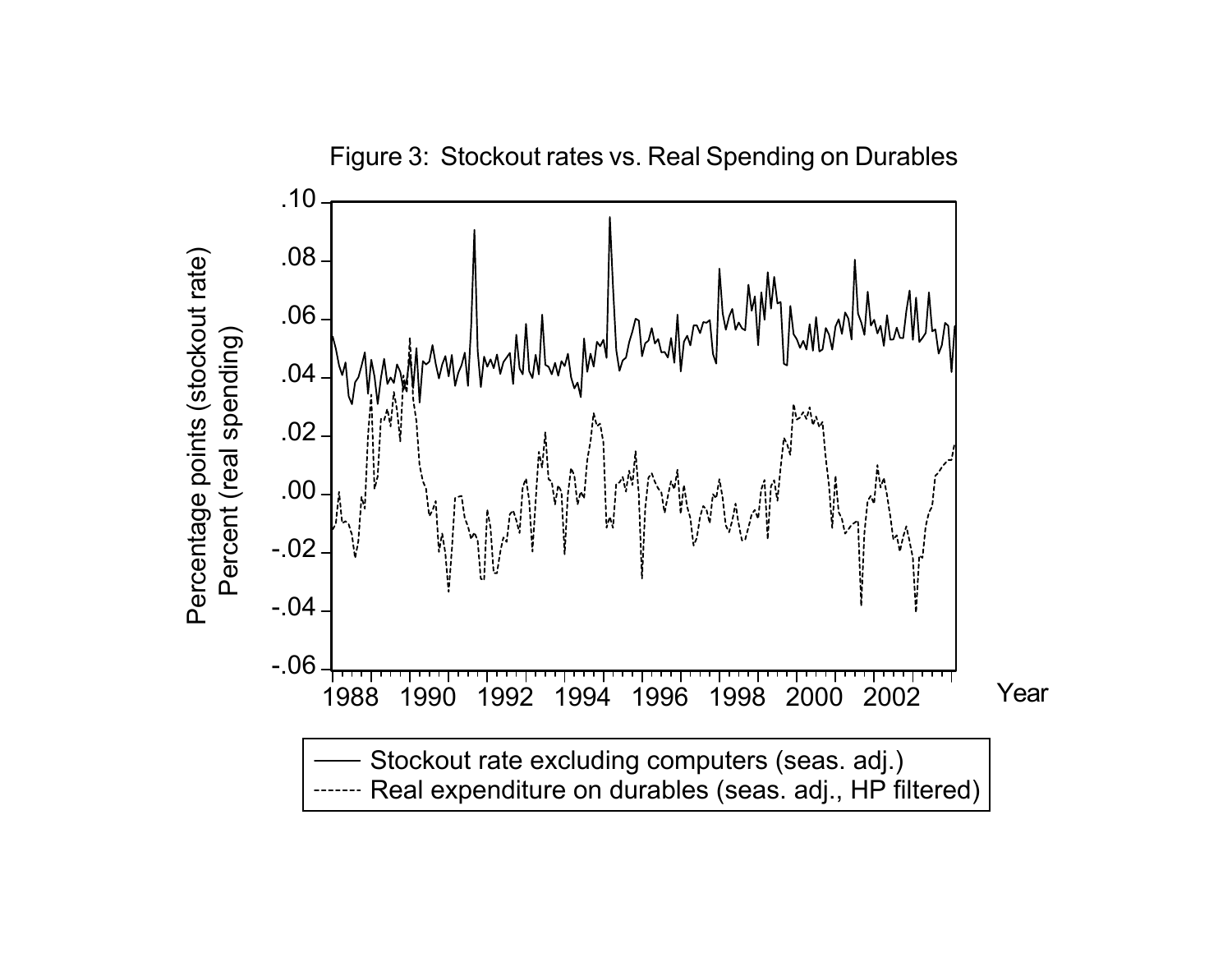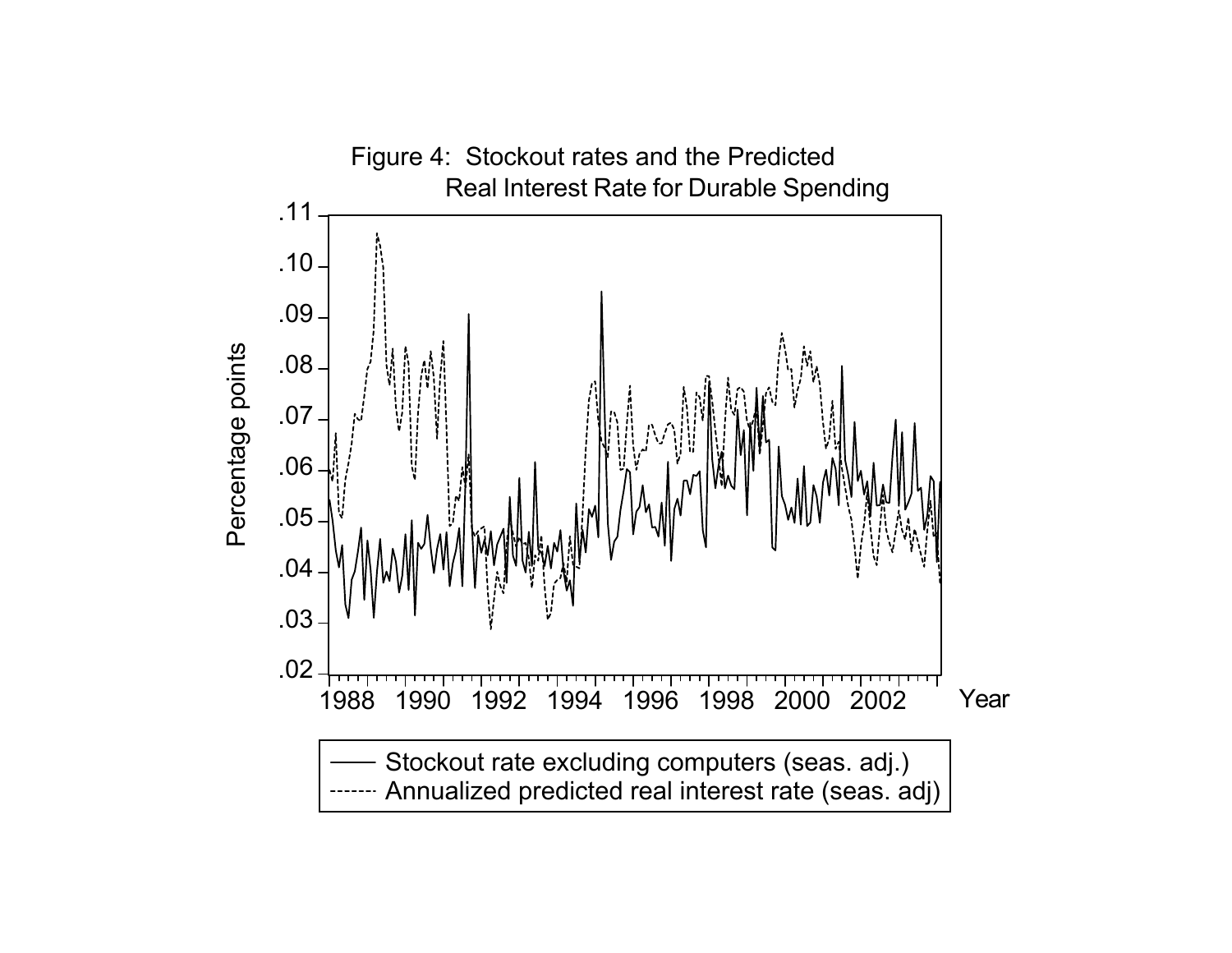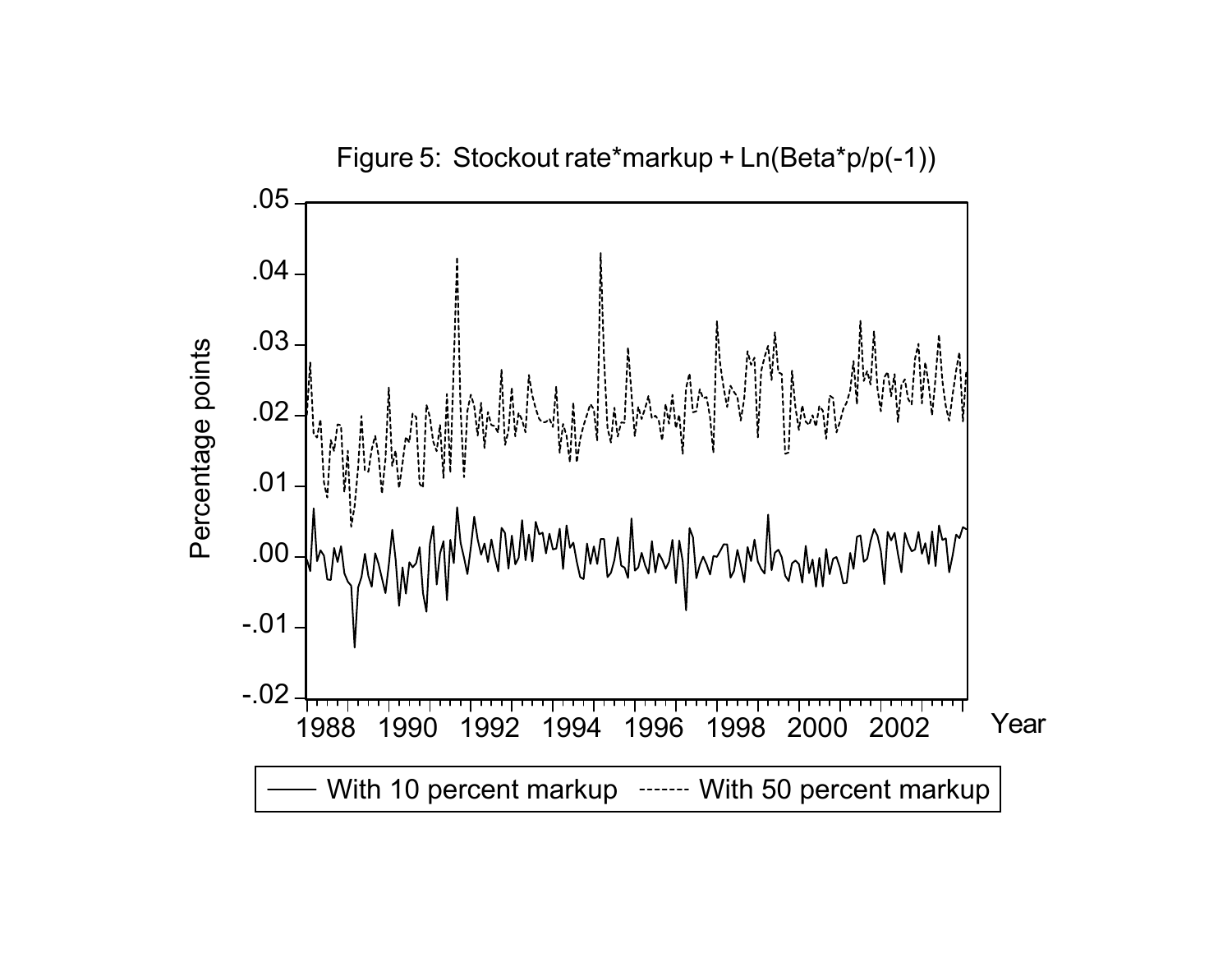| <b>NIPA Good</b>                                                                                                                                      | <b>Entry level item</b>                                                                                                                                                                                              |                                                                                                          |
|-------------------------------------------------------------------------------------------------------------------------------------------------------|----------------------------------------------------------------------------------------------------------------------------------------------------------------------------------------------------------------------|----------------------------------------------------------------------------------------------------------|
| Tires                                                                                                                                                 | Tires                                                                                                                                                                                                                | TC011                                                                                                    |
| Vehicle accessories & parts                                                                                                                           | Vehicle equipment accessories<br>Vehicle audio equipment                                                                                                                                                             | <b>TC021</b><br><b>RA051A</b>                                                                            |
| Furniture, including mattresses &<br>springs                                                                                                          | Mattresses & springs<br>Bedroom furniture<br>Sofa & slipcover<br>Living room chairs<br>Living room tables<br>Kitchen & dinning room furn<br>Infant's furniture                                                       | HJ011<br>HJ012<br>HJ021<br>HJ022<br>HJ023<br>HJ024<br>HJ031                                              |
| Major household appliances                                                                                                                            | Outdoor furniture<br>Occasional furniture<br>Refrigerator & home freezer<br>Washers & dryers<br><b>Stoves</b><br>Microwaves                                                                                          | HJ032<br>HJ033<br><b>HK011</b><br><b>HK012</b><br><b>HK013</b><br><b>HK014</b>                           |
| Small electric appliances                                                                                                                             | Electric pers. care products<br>vacuums<br>small kitchen appliances<br>Other electric appliances<br>Sewing machines                                                                                                  | GB014<br>HK021<br><b>HK022</b><br><b>HK023</b><br><b>RE021</b>                                           |
| China, glassware, tableware $\&$<br>utensils                                                                                                          | Dishes<br>Flatware<br>Non-electric cookwar<br>Tableware & kitchenware                                                                                                                                                | HL031<br>HL032<br>HL041<br>HL042                                                                         |
| <b>Televisions</b><br>Video equipment and media                                                                                                       | <b>Televisions</b><br>Other video equipment<br>Video cassettes & disks<br>Video games, hardware & software                                                                                                           | RA011<br>RA031<br>RA041<br><b>RE012</b>                                                                  |
| Audio equipment<br>Audio disks & tapes<br>Musical instruments<br>Computers & equipment<br>Software<br>Floor coverings<br>Clocks, lamps, & furnishings | Audio equipment (except vehicle)<br>Audio disks & tapes<br>Musical instruments & access.<br>Computers & equipment<br>Computer software and access.<br>Floor coverings<br>Telephone & equipment<br>infant's equipment | <b>RA051B</b><br>RA061<br><b>RE031</b><br><b>EE011</b><br>EE021<br><b>HH011</b><br><b>EE041</b><br>GE013 |
|                                                                                                                                                       | lamps & lighting<br>clocks & decorative items                                                                                                                                                                        | HL011<br>HL012                                                                                           |

# Appendix table: Durable Goods Studied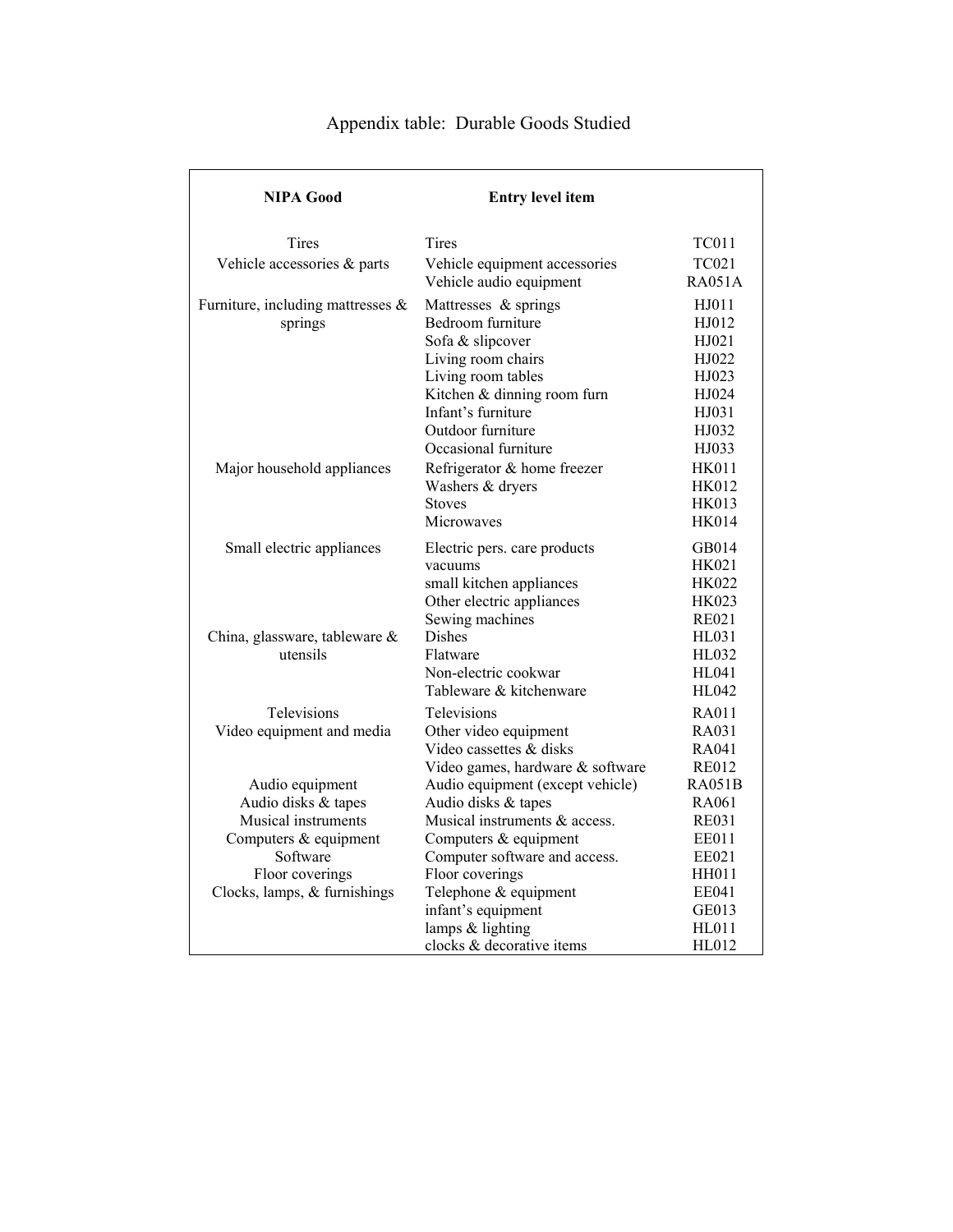| NIPA Good                      | <b>Entry level item</b>              | ELI          |
|--------------------------------|--------------------------------------|--------------|
| Window treatments              | Curtains & drapes                    | HH021        |
|                                | window coverings                     | <b>HH022</b> |
| Writing equipment              | Calculators, typewriters, etc.       | <b>EE042</b> |
| Tools, hardware $&$ supplies   | Paint, wallpaper, tools $&$ supplies | <b>HM011</b> |
|                                | Power tools                          | HM012        |
|                                | Misc. hardware                       | HM013        |
|                                | Non-powered hand tools               | HM014        |
|                                | Building supplies & hardware equip   | <b>HM090</b> |
| Outdoor equipment $&$ supplies | Lawn, garden & outdoor equipment     | HM021        |
| Sporting equipment             | General sports equipment             | RC2122       |
|                                | Hunting, fishing & camping           | <b>RC023</b> |
|                                | equipment                            |              |
| Photography equipment          | Photography equipment                | RD012        |
| <b>Bicycles</b>                | <b>Bicycles</b>                      | <b>RC013</b> |
| Pleasure boats                 | Outboard motors & powered sports     | <b>RC011</b> |
|                                | equip.                               | <b>RC012</b> |
|                                | Boats (not powered) & trailers       |              |
| Jewelry & Watches              | Watches                              | AG011        |
|                                | Jewelry                              | AG021        |
| Luggage                        | Luggage                              | <b>GE012</b> |
| Semidurable house furnishings  | Bathroom linens                      | <b>HH031</b> |
|                                | bedroom linens                       | <b>HH032</b> |
|                                | Kitchen linens                       | HH033        |
| Medical goods                  | Medical equipment for general use    | MB022        |
|                                | Supportive & convalescent            | MB023        |
|                                | equipment                            |              |
| Toys, dolls & games            | Toys, games & playground             | <b>RE011</b> |
|                                | equipment                            |              |

# Appendix Table continued

Data: *CPI Commodities and Services Survey*.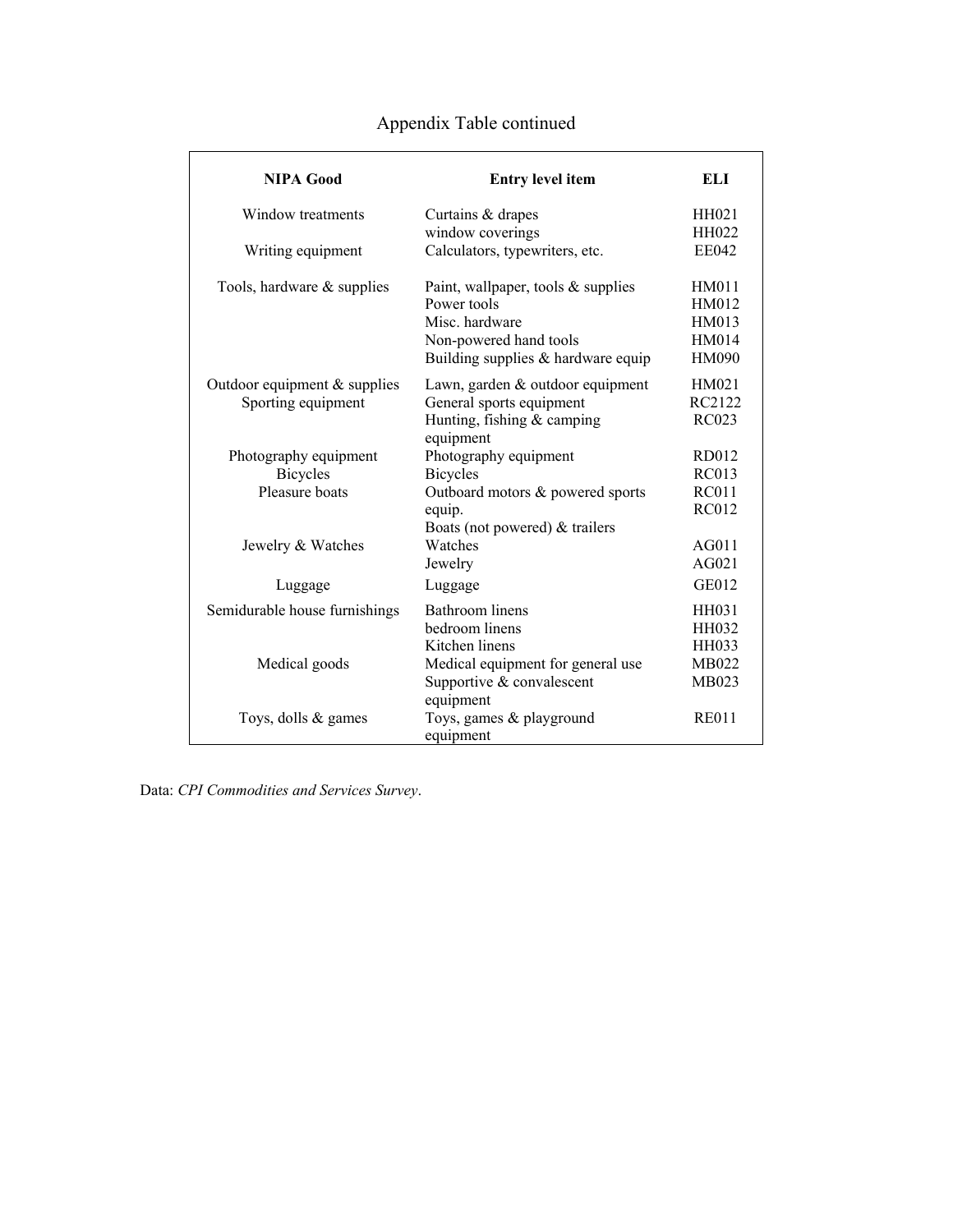## References

- Abraham, Katherine and John Haltiwanger (1995), "Real Wages and the Business Cycle," Journal of Economic Literature, 33, 1215-1264.
- Aguirregabiria, Victor (2003), "Strategic Stockouts in Supermarkets," manuscript, Boston University.
- Bils, Mark and James A. Kahn (2000), "What Inventory Behavior Tells Us about Business Cycles?" American Economic Review 90, 458-481.
- Campo, K., E. Gijsbrechts, and P. Nisol (2003), "The Impact of Retailer Stockouts on Whether, How Much, and What to Buy," *International Journal of Research in Marketing* 20, 273-286.
- Christiano, Lawrence, Martin Eichenbaum, and Charles Evans (2003), "Nominal Rigidities and the Effects of a Shock to Monetary Policy," manuscript, Northwestern University.
- Emmelhainz, M., J. Stock, and L. Emmelhainz (1991), "Consumer Responses to Retail Stockouts," Journal of Retailing 67, 138-147.
- Fitzsimons, G. (2000), "Consumer Response to Stockouts," *Journal of Consumer Research* 27, 249-266.
- Galeotti, Marzio, Louis J. Maccini, and Fabio Schiantarelli (2002), "Inventories, Employment, and Hours," manuscript, Johns Hopkins University.
- Gali, Jordi, Mark Gertler, Lopez-Salido (2002), "Markups, Gaps, and the Welfare Costs of Business Cycle Fluctuations," NBER Working Paper 8850.
- Goodfriend, Marvin and Robert G. King (1997), "The New Keynsian Neoclassical Synthesis and the Role of Monetary Policy," *NBER Macroeconomics Annual* 12, 233- 283.
- Hall, Robert E. (1997), "Macroeconomic Fluctuations and the Allocation of Time," *Journal of Labor Economics* 15, S223-S250.
- Kahn, James A. (1987), "Inventories and the Volatility of Production." *American Economic Review*, 77, 667-79.
- Kahn, James A. (1992), "Why is Production more Volatile than Sales? Theory and Evidence on the Stockout-Avoidance Motive for Inventory Holding." *Quarterly Journal of Economics*, 107, 481-510.